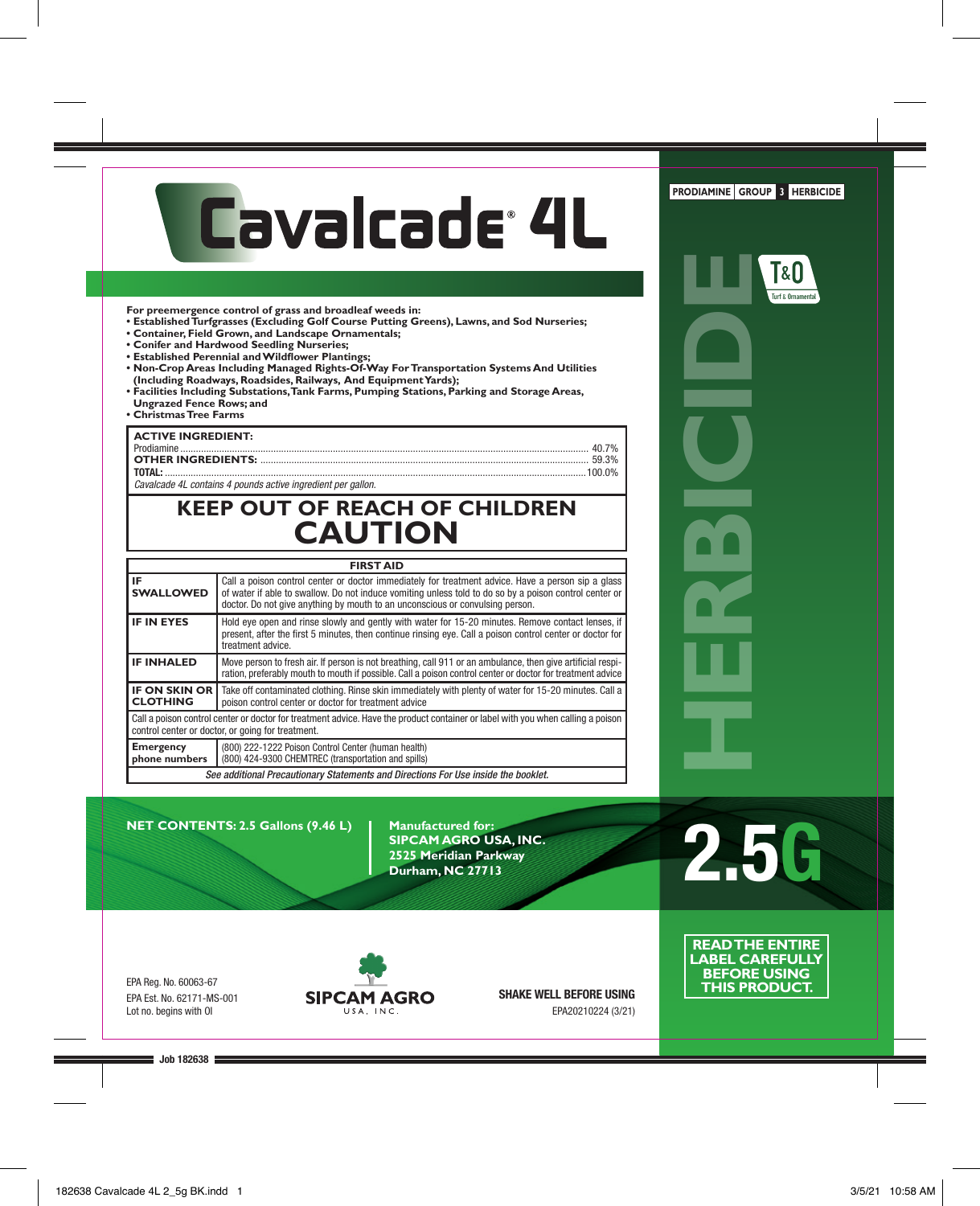## PRECAUTIONARY STATEMENTS

#### HAZARDS TO HUMANS AND DOMESTIC ANIMALS

CAUTION: Prolonged or frequently repeated skin contact may cause allergic reactions in some individuals.

#### PERSONAL PROTECTIVE EQUIPMENT (PPE)

#### All Mixers, Loaders, Applicators, and other handlers must wear:

- Long-sleeved shirt and long pants
- Shoes plus socks

Follow manufacturer's instructions for cleaning/maintaining PPE. If no such instructions for washables exist, use detergent and hot water. Keep and wash PPE separately from other laundry.

#### ENGINEERING CONTROL STATEMENTS

When handlers use closed systems or enclosed cabs in a manner that meets the requirements listed in the Worker Protection Standard (WPS) for agricultural pesticides [40 CFR 170.240] (d)(4-6)], the handler PPE requirements may be reduced or modified as specified in the WPS.

IMPORTANT: When reduced PPE is worn because a closed system is being used, handlers must be provided with all of the PPE specified above for applicators and other handlers, and have such PPE immediately available for use in an emergency, such as a spill or equipment breakdown.

#### USER SAFETY RECOMMENDATIONS

#### Users should:

- Wash hands before eating, drinking, chewing gum, using tobacco or using the toilet.
- Remove clothing/PPE immediately if pesticide gets inside. Then wash thoroughly and put on clean clothing. If pesticide gets on skin, wash immediately with soap and water.
- Remove PPE immediately after handling this product. Wash the outside of gloves before removing. As soon as possible, wash thoroughly and change into clean clothing.

#### ENVIRONMENTAL HAZARDS

This product has low solubility in water. At the limit of solubility, this product is not toxic to fish. However, at concentrations substantially above the level of water solubility, it may be toxic to fish. Do not apply directly to water, to areas where surface water is present, or to intertidal areas below the mean high water mark. Drift and runoff from treated areas may be hazardous to aquatic organisms in adjacent sites. Do not contaminate water when disposing of equipment wash water or rinsate.

NON-TARGET ORGANISM ADVISORY STATEMENT: This product is toxic to plants and may adversely impact the forage and habitat of non-target organisms, including pollinators, in areas adjacent to the treated site. Protect the forage and habitat of non-target organisms by following label directions intended to minimize spray drift.

#### PHYSICAL AND CHEMICAL HAZARDS

Do not mix or allow to come into contact with oxidizing or reducing agents. Hazardous chemical reactions may occur.

## DIRECTIONS FOR USE

It is a violation of Federal law to use this product in a manner inconsistent with its labeling.

Do not apply this product in a way that will contact workers or other persons, either directly or through drift. Only protected handlers may be in the area during application. For any requirements specific to your State or Tribe, consult the agency responsible for pesticide regulation.

#### AGRICULTURAL USE REQUIREMENTS

Use this product only in accordance with its labeling and with the Worker Protection Standard, 40 CFR Part 170. This Standard contains requirements for the protection of agricultural workers on farms, forests, nurseries, and greenhouses, and handlers of agricultural pesticides. It contains requirements for training, decontamination, notification, and emergency assistance. It also contains specific instructions and exceptions pertaining to the statements on this label about personal protective equipment (PPE) and restricted-entry interval. The requirements in this box only apply to uses of this product that are covered by the Worker Protection Standard. Do not enter or allow worker entry into treated areas during the restricted-entry interval (REI) of 12 hours. Exception: If the product is soil-injected or soil-incorporated, the Worker Protection Standard, under certain circumstances, allows workers to enter the treated area if there will be no contact with anything that has been treated.

PPE required for early entry to treated areas that is permitted under the Worker Protection Standard and that involves contact with anything that has been treated, such as plants, soil, or water is:

- Coveralls
- Waterproof gloves
- Shoes plus socks

#### NON-AGRICULTURAL USE REQUIREMENTS

The requirements of this box apply to uses of this product that are NOT within the scope of the Worker Protection Standard for agricultural pesticides (40CFR part 170). The "WPS" applies when this product is used to produce agricultural plants on farms, forest or nurseries.

Keep unprotected persons out of treated area until sprays have dried.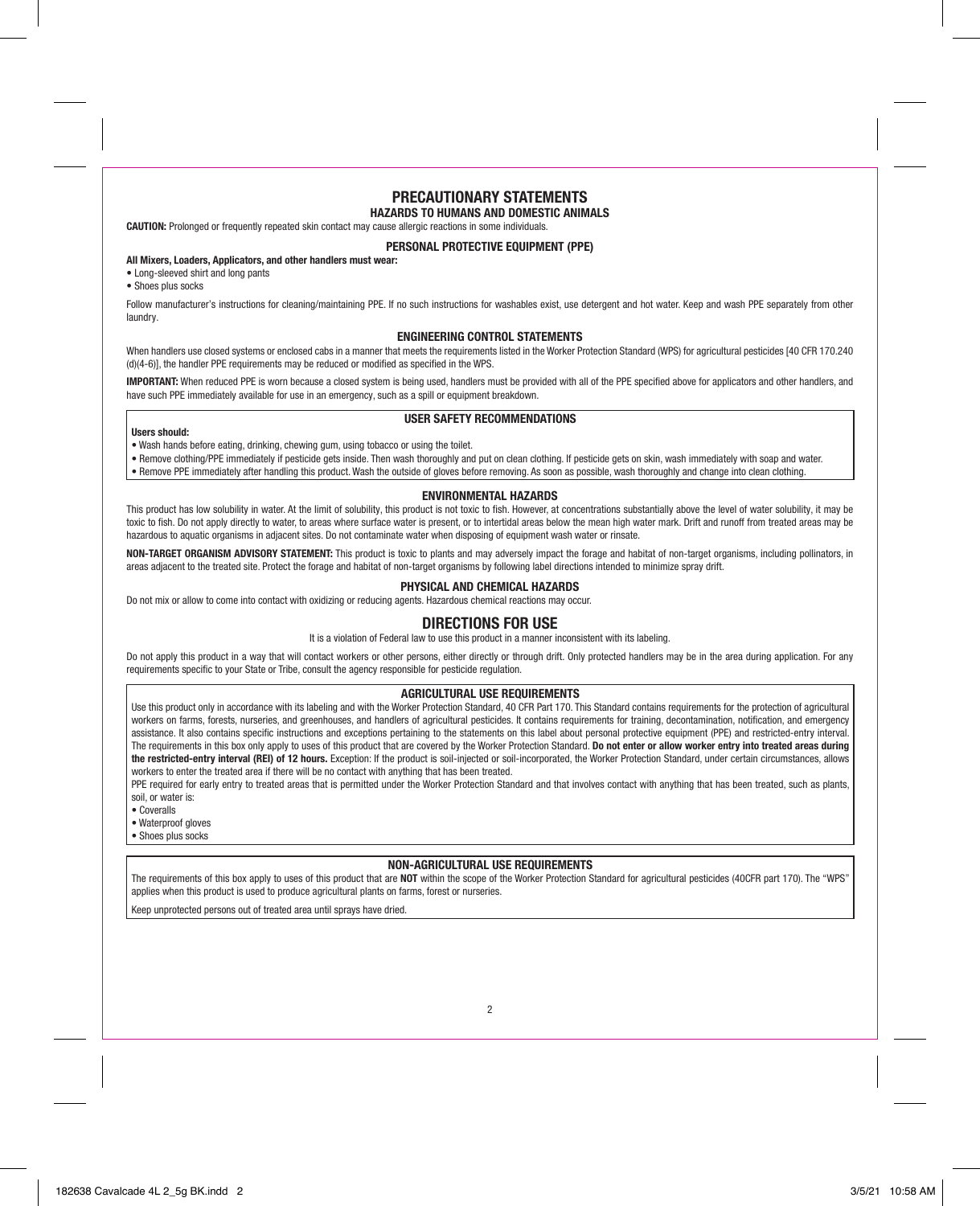#### PRODUCT INFORMATION

Cavalcade 4L is a selective preemergence herbicide that provides residual control of many grass and broadleaf weeds in:

- Established Turfgrasses (Excluding Golf Course Putting Greens), Lawns, and Sod Nurseries;
- Container, Field Grown, and Landscape Ornamentals;
- Conifer and Hardwood Seedling Nurseries;
- Established Perennial and Wildflower Plantings;
- Non-Crop Areas Including Managed Rights-Of-Way For Transportation Systems And Utilities (Including Roadways, Roadsides, Railways, And Fquipment Yards);
- Facilities Including Substations, Tank Farms, Pumping Stations, Parking and Storage Areas, Ungrazed Fence Rows; and
- Christmas Tree Farms

This product controls susceptible weeds by preventing growth and development of newly germinated weeds. Weed control is most effective when this product is activated by at least 0.5 inch of rainfall or irrigation or shallow incorporation (1-2 inches) before weed seeds germinate and within 14 days following application.

#### USE RESTRICTIONS

- DO NOT graze or feed livestock forage cut from areas treated with this product.
- DO NOT blend this product onto dry fertilizer or any other granular material.
- DO NOT apply this product through any type of irrigation system/chemigation unless instructed otherwise in this label.
- DO NOT apply aerially.
- DO NOT apply to golf course putting greens.

#### RESISTANCE MANAGEMENT

For resistance management, this product is a Group 3 herbicide. Any weed population may contain or develop plants naturally resistant to this product and other Group 3 herbicides. The resistant biotypes may dominate the weed population if these herbicides are used repeatedly in the same field. Appropriate resistance management strategies should be followed.

To delay herbicide resistance, take one or more of the following steps:

- Rotate the use of this product or other Group 3 herbicides within a growing season sequence or among growing seasons with different herbicide groups that control the same weeds in a field.
- Use tank mixtures with herbicides from a different group if such use is permitted; where information on resistance in target weed species is available, use the less resistance-prone partner at a rate that will control the target weed(s) equally as well as the more resistance-prone partner. Consult your local extension service or certified crop advisor if you are unsure as to which active ingredient is currently less prone to resistance.
- Adopt an integrated weed-management program for herbicide use that includes scouting and uses historical information related to herbicide use and crop rotation, and that considers tillage (or other mechanical control methods), cultural (e.g., higher crop seeding rates; precision fertilizer application method and timing to favor the crop and not the weeds), biological (weed-competitive crops or varieties) and other management practices.
- Scout after herbicide application to monitor weed populations for early signs of resistance development. Indicators of possible herbicide resistance include: (1) failure to control a weed species normally controlled by the herbicide at the dose applied, especially if control is achieved on adjacent weeds; (2) a spreading patch of non-controlled plants of a particular weed species; (3) surviving plants mixed with controlled individuals of the same species. If resistance is suspected, prevent weed seed production in the affected area by an alternative herbicide from a different group or by a mechanical method such as hoeing or tillage. Prevent movement of resistant weed seeds to other fields by cleaning harvesting and tillage equipment when moving between fields and planting clean seed.
- If a weed pest population continues to progress after treatment with this product, discontinue use of this product, and switch to another management strategy or herbicide with a different mode of action, if available.
- Contact your local extension specialist or certified crop advisors for additional pesticide resistance-management and/or integrated weed-management recommendations for specific crops and weed biotypes.

#### INTEGRATED WEED PEST MANAGEMENT

Integrate this product into an overall weed pest management strategy whenever the use of an herbicide is required. Practices known to reduce weed development (tillage, crop competition) and herbicide use (weed scouting, proper application timing, banding) should be followed wherever possible. Consult local agricultural and weed authorities for additional IPM strategies established for your area.

#### SPRAY DRIFT ADVISORIES

THE APPLICATOR IS RESPONSIBLE FOR AVOIDING OFF-SITE SPRAY DRIFT. BE AWARE OF NEARBY NON-TARGET SITES AND ENVIRONMENTAL CONDITIONS.

#### IMPORTANCE OF DROPLET SIZE

An effective way to reduce spray drift is to apply large droplets. Use the largest droplets that provide target pest control. While applying larger droplets will reduce spray drift, the potential for drift will be greater if applications are made improperly or under unfavorable environmental conditions.

#### Controlling Droplet Size – Ground Boom

- Volume Increasing the spray volume so that larger droplets are produced will reduce spray drift. Use the highest practical spray volume for the application. If a greater spray volume is needed, consider using a nozzle with a higher flow rate.
- Pressure Use the lowest spray pressure recommended for the nozzle to produce the target spray volume and droplet size.
- Spray Nozzle Use a spray nozzle that is designed for the intended application. Consider using nozzles designed to reduce drift.

#### BOOM HEIGHT – Ground Boom

For ground equipment, the boom should remain level with the crop and have minimal bounce.

#### SHIELDED SPRAYERS

Shielding the boom or individual nozzles can reduce spray drift. Consider using shielded sprayers. Verify that the shields are not interfering with the uniform deposition of the spray on the target area.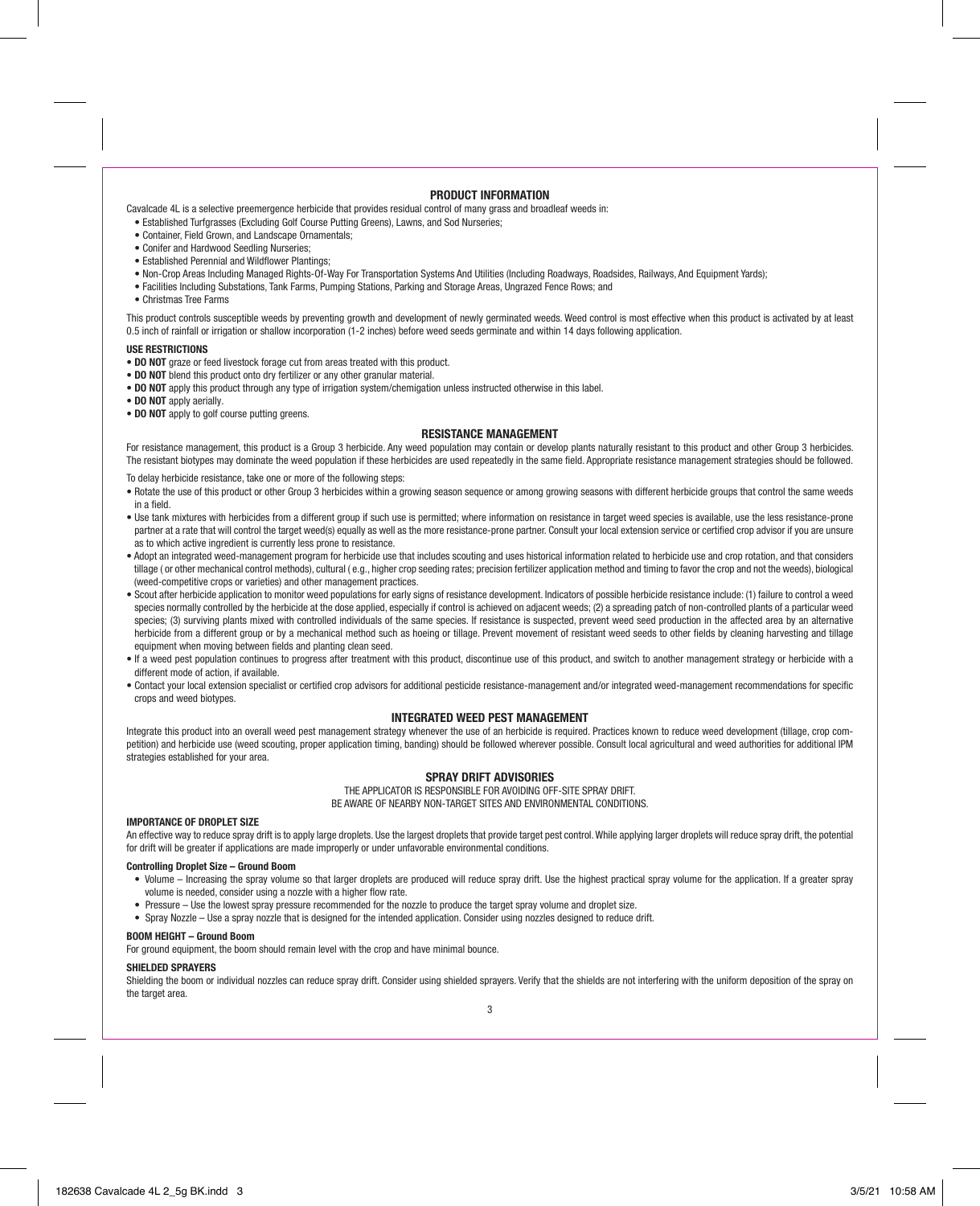#### BOOMLESS GROUND APPLICATIONS

Setting nozzles at the lowest effective height will help to reduce the potential for spray drift.

#### HANDHELD TECHNOLOGY APPLICATIONS

Take precautions to minimize spray drift.

#### TEMPERATURE AND HUMIDITY

When making applications in hot and dry conditions, use larger droplets to reduce effects of evaporation.

#### TEMPERATURE INVERSIONS

Drift potential is high during a temperature inversion. Temperature inversions are characterized by increasing temperature with altitude and are common on nights with limited cloud cover and light to no wind. The presence of an inversion can be indicated by ground fog or by the movement of smoke from a ground source or an aircraft smoke generator. Smoke that layers and moves laterally in a concentrated cloud (under low wind conditions) indicates an inversion, while smoke that moves upward and rapidly dissipates indicates good vertical air mixing. Avoid applications during temperature inversions.

#### **WIND**

Drift potential generally increases with wind speed. AVOID APPLICATIONS DURING GUSTY WIND CONDITIONS. Applicators need to be familiar with local wind patterns and terrain that could affect spray drift

#### CHEMIGATION INSTRUCTIONS – OVERHEAD SPRINKLER IRRIGATION APPLICATION

Apply this product only through an overhead sprinkler irrigation system. Do not apply this product through any other type of irrigation system. Crop injury, lack of effectiveness, or illegal pesticide residues in the crop can result in non-uniform distribution of treated water. If you have questions about calibration, contact State Extension Service specialists, equipment manufacturers, or other experts.

To avoid injury to foliage, make sure foliage is sufficiently wet before application or adequate irrigation is applied after application. If sprinkler distribution patterns overlap excessively, injury to leatherleaf ferns and other ornamentals may result.

Do not connect an irrigation system (including greenhouse systems) used for pesticide application to public water systems unless pesticide label-prescribed safety devices for public water systems are in place. If necessary, a person knowledgeable of the chemigation system and responsible for its operation, or someone under the supervision of the responsible person, shall shut the system down and make necessary adjustments.

#### Operating Instructions

- 1. The system must contain a functional check-valve, vacuum relief valve, and low-pressure drain appropriately located on the irrigation pipeline to prevent water-source contamination from backflow.
- 2. The pesticide injection pipeline must contain a functional, automatic, quick-closing check-valve to prevent the flow of fluid back toward the injection pump.
- 3. The pesticide injection pipeline must also contain a functional, normally closed, solenoid-operated valve located on the intake side of the injection pump and connected to the system interlock to prevent fluid from being withdrawn from the supply tank when the irrigation system is either automatically or manually shut down.
- 4. The system must contain functional interlocking controls to automatically shut off the pesticide injection pump when the water pump motor stops.
- 5. The irrigation line or water pump must include a functional pressure switch which will stop the water pump motor when the water pressure decreases to the point where pesticide distribution is adversely affected.
- 6. Systems must use a metering pump, such as a positive displacement injection pump (e.g., diaphragm pump or piston pump), effectively designed and constructed of materials that are compatible with pesticides and capable of being fitted with a system interlock.
- 7. Do not apply when wind speed favors drift beyond the area intended for treatment.
- 8. Prepare a mixture with a minimum of 20 parts of water to 1 part herbicide(s) and inject this mixture into the overhead system. Injecting a larger volume of a more dilute mixture per hour will usually provide more accurate calibration of metering equipment. Maintain sufficient agitation to keep the herbicide in suspension.
- 9. Before injecting this product into the system, run the irrigation system long enough to wet the foliage, then inject the suspension mixture in the pesticide supply tank in 1 inch of irrigation water. After the application is complete, continue the irrigation until all residues are washed off the foliage.

Use Precautions for chemigation applications: Where sprinkler distribution patterns do not overlap sufficiently, unacceptable weed control may result. Where sprinkler distribution patterns overlap excessively, crop injury may result.

#### MIXING CAVALCADE 4L ALONE

This product must be mixed thoroughly in the spray tank to ensure uniform application. Follow these steps.

- Fill the spray tank ¼ full with clean water only.
- Start agitation and check to ensure it is working properly.
- For tank mixing instructions, refer to the section "Mixing Order for Tank Mixtures".
- Maintain vigorous agitation in the spray tank before and during the application. This will ensure a well-mixed spray suspension. If this product was mixed with fertilizer in the spray tank, the fertilizer may aid resuspension if agitation is disrupted. However, it is recommended that the entire tank be used before stopping agitation.
- A spray colorant may be used with this product to mark areas as they are treated. This will improve application accuracy by minimizing swath skips and overlaps.
- Thoroughly clean the sprayer after use by flushing the system with water containing a detergent.

Refer to the Pesticide Disposal section of this label for waste disposal. Do not allow spray suspension to dry in the tank.

#### TANK MIXING CAVALCADE 4L

It is the pesticide user's responsibility to ensure that all products are registered for the intended use. Read and follow the applicable restrictions and limitations and directions for use on all product labels involved in tank mixing. Users must follow the most restrictive directions for use and precautionary statements of each product in the tank mixture.

This product may be tank mixed with certain other EPA-registered herbicides to provide a broader spectrum of weed control or to control emerged weeds. Tank mixes are permitted only in states where the tankmix partner(s) are registered for the application site and the turf and ornamental species listed.

Before tank mixing pesticides, test compatibility by mixing the products. in a small container first. See the Compatibility Test section.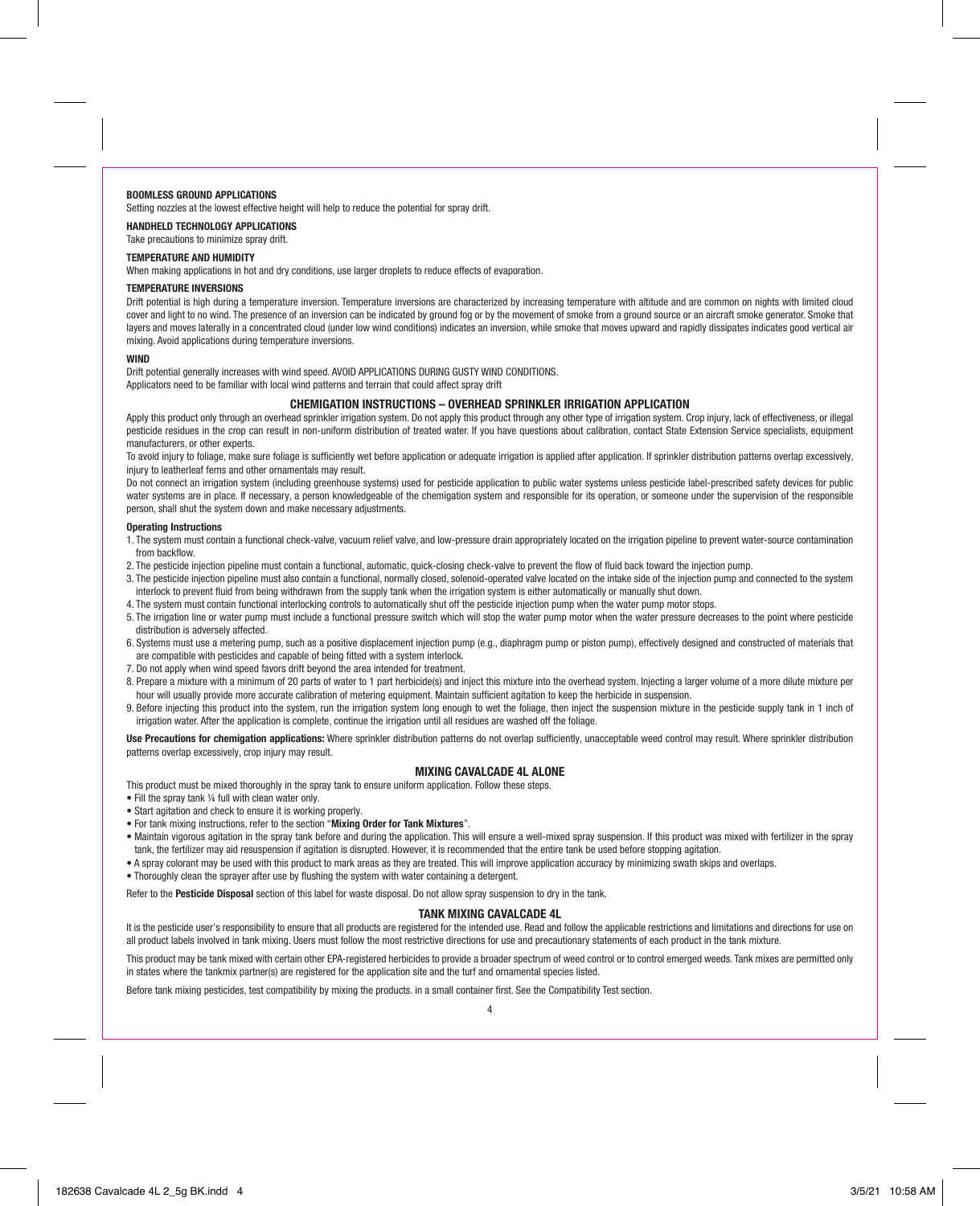#### COMPATIBILITY TEST

Before mixing this product with other pesticides in the spray tank, test for compatibility by mixing all components (carrier and pesticide products) in an appropriate container in proportionate quantities. For example, 1 qt. would be 1/100 the volume of a 25 qals./A spray rate. At 1.0 lb./A, the rate of this product would be proportional to 6 ml per quart. Add approximately 1 teaspoon to a quart of water. (See following table.)

#### Amount of Component to Add to One Quart of Spray Carrier (Assuming Carrier Volume of 25 gals  $\Delta$ )

|                               | <b>Rate Per</b> |               |                        |
|-------------------------------|-----------------|---------------|------------------------|
| <b>Component Formulations</b> | Acre            | 1,000 Sq. Ft. | <b>Level Teaspoons</b> |
| Cavalcade 4L                  | 21.0 fl.oz.     | $0.5$ fl.oz.  | 1.0                    |
| Drv Tank Mix Partners         | $1.0$ lb.       | $0.4$ fl.oz.  | 5. ا                   |
| Liquid Tank Mix Partners      | 1.0 pt.         | $0.4$ fl.oz.  | 0.5                    |

If components do not ball-up or form flakes, sludge, gels, oily films, or layers, then the mixture is compatible. Let the mixture stand for 15 minutes. Incompatibility will usually occur within 5 minutes after mixing. If components are not compatible, use a compatibility agent and rerun the test to determine if the mixture is suitable. If the components are still not compatible, do not tank mix.

#### MIXING ORDER FOR TANK MIXTURES

When mixing this product with other components (carrier and partner pesticide products), allow products to completely dissolve between steps. Maintain agitation throughout mixing and application of the mixture.

Add the products to the spray tank in the following order:

- 1. Add products packaged in water-soluble bags first. Agitate the tank mixture. Allow the water-soluble bags to completely dissolve and the products to disperse before adding any other tank-mix partners.
- 2. Then add water-dispersible granules (WDG or WG formulations) and wettable powders (WP formulations). Add wettable powders to the tank as agitation continues. Allow the product to disperse completely before other products are added.
- 3. Add spray adjuvants and spray markers. Read the adjuvant's label first and use only those adjuvants approved for application for the approved uses. For applications where an adjuvant will be used, it is recommended to select one that meets the standards of the Council of Producers and Distributors of Agrotechnology (CPDA) adjuvant certification.
- 4. Add Cavalcade 4L, other flowable liquids (FL) or suspension concentrates (SC).
- 5. Add emulsifiable concentrates (EC) last.

#### APPLICATION INSTRUCTIONS

Apply this product in a minimum of 20 gals./A (0.5 gal./1,000 sq. ft.) of carrier (water and/or fluid fertilizer) using a calibrated, low-pressure sprayer with 50-mesh or coarser screens. A broadcast boom or handheld wand designed for herbicide application will provide the best results. Select nozzle pressure and gallonage to provide complete coverage.

#### EQUIVALENT MEASUREMENTS FOR CAVALCADE 4L

| Rate<br>(fl.oz./A) | Rate<br>(fl. oz./1,000 sq. ft) | Approximate Equivalent -<br>Tablespoons/1,000 sq. ft. |
|--------------------|--------------------------------|-------------------------------------------------------|
| n.<br>۷            | 0.5                            | 1.0                                                   |
| 31                 | 0.7                            | 1.5                                                   |
| 42                 | ۱.Օ                            | 2.0                                                   |
| 48                 |                                | 2.25                                                  |

## SPECIFIC USE DIRECTIONS ESTABLISHED TURF

This product is a selective preemergence herbicide that, when properly applied, will control certain grass and broadleaf weeds in established turfgrasses including:

- Golf courses excluding putting greens
- Lawns
- Sod nurseries

The maximum amount of this product that may be applied per year is given for each turfgrass species in the Annual Use Rates section of this label.

For optimum weed control, this product should be activated by at least 0.5 inch of rainfall or irrigation before weed seeds germinate and within 14 days following application. See the map below for approximate crabgrass seed germination dates.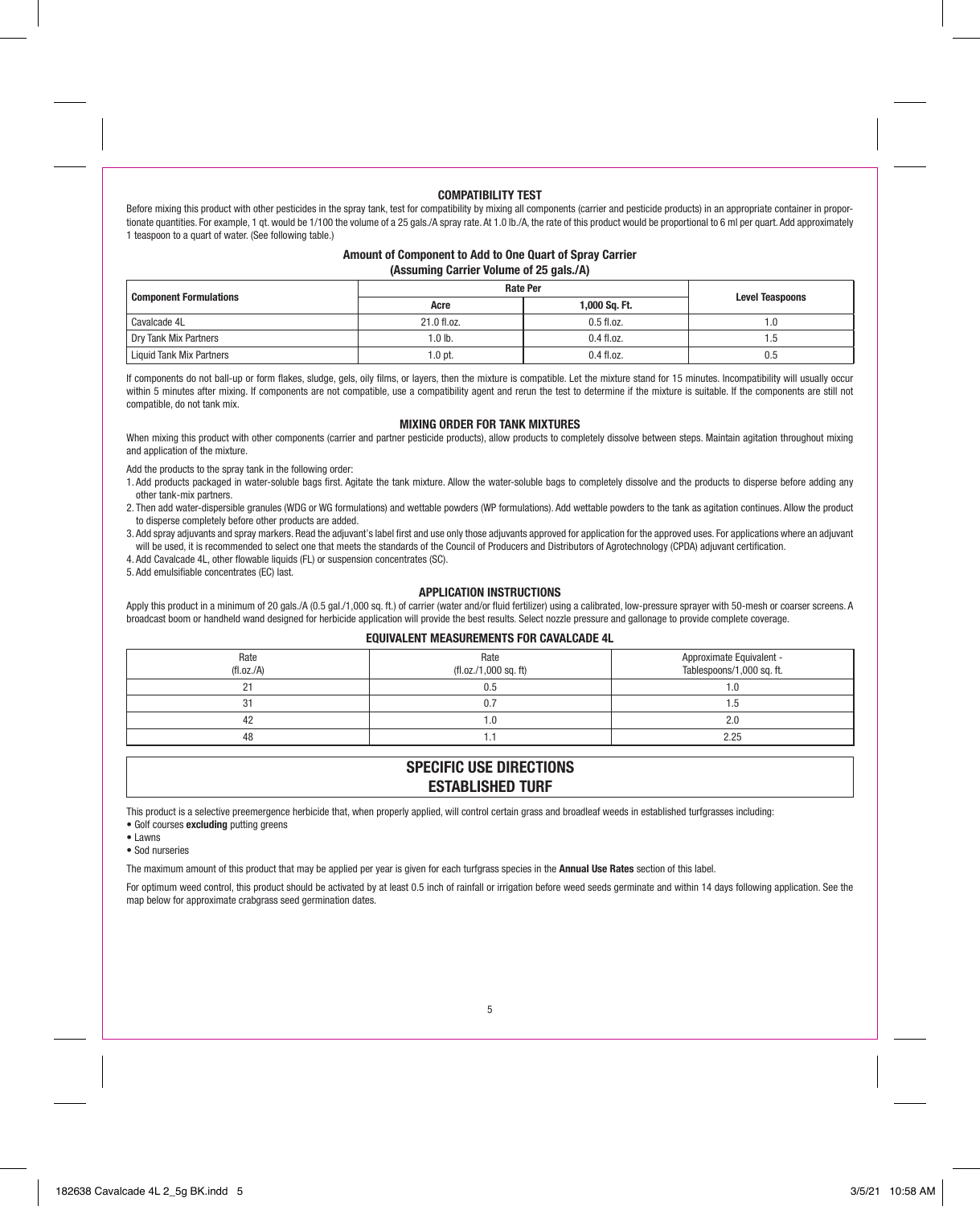#### CRABGRASS SEED GERMINATION DATES



#### Use Restrictions - Turfgrass: Golf Courses, Lawns, and Sod Nurseries

- DO NOT apply this product to areas where dichondra, colonial bentgrass, velvet bentgrass or annual bluegrass (Poa annua) are desirable species.
- DO NOT cut (harvest) treated sod before 30 days after application. To avoid turfgrass injury, do not apply to newly set sod until the sod has rooted and exposed edges have filled in.
- To avoid turfgrass injury, DO NOT apply this product to turf stressed by conditions such as drought, low fertility, or pest damage.
- DO NOT apply this product to golf course putting greens.
- If you consistently mow creeping bentgrass at a height of less than 0.5 inch, DO NOT apply this product.

#### Use Precautions - Turfgrass: Golf Courses, Lawns, and Sod Nurseries

• Disturbing the herbicide barrier with cultural practices such as disking may result in reduced weed control.

#### APPLICATION TIMING AND RATE

Apply this product as a single application or in sequential applications to control weeds germinating throughout the year. All applications must be made before target weeds germinate because this product will not control weeds that have already emerged.

The amount of this product to apply depends upon:

- The length of residual weed control desired (the higher the application rate, the longer the control),
- Turf species,
- Maximum amount which can be applied to the turf species per calendar year. (See the next 2 tables.)

#### LENGTH OF CRABGRASS CONTROL \*

| Cavalcade 4L (fl. oz./A) | <b>Months</b> |  |  |  |  |  |  |  |
|--------------------------|---------------|--|--|--|--|--|--|--|
|                          |               |  |  |  |  |  |  |  |
|                          |               |  |  |  |  |  |  |  |
|                          |               |  |  |  |  |  |  |  |
|                          |               |  |  |  |  |  |  |  |
| $\Omega$                 |               |  |  |  |  |  |  |  |
| 26                       |               |  |  |  |  |  |  |  |
|                          |               |  |  |  |  |  |  |  |

\*Length of control varies by region. This table is an average for planning purposes.

#### ANNUAL USE RATES

This product can be applied to the turfgrass species listed in the following table.

Restriction: DO NOT apply more than the highest rate listed for each species in a calendar year.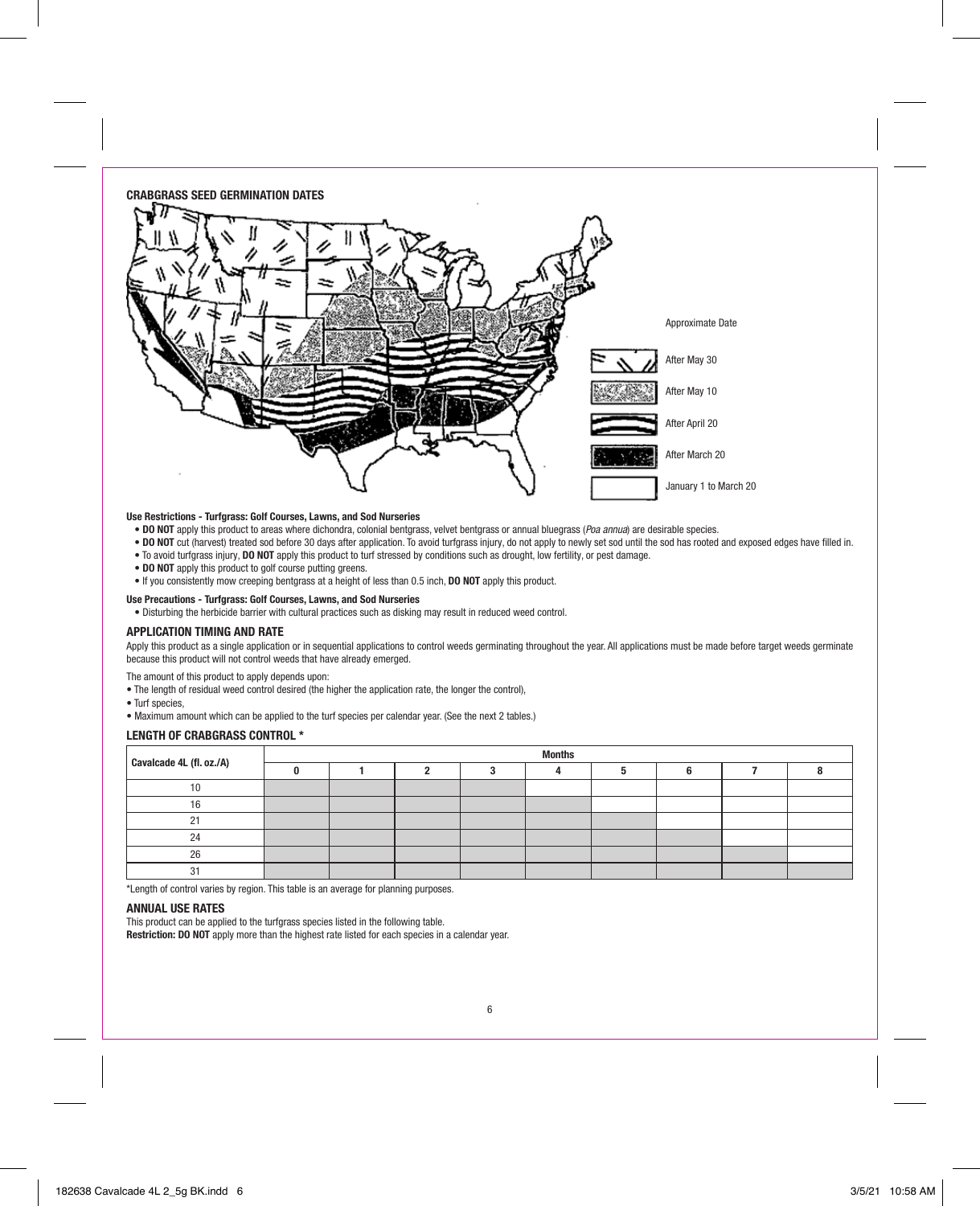#### MAXIMUM APPLICATION RATE OF CAVALCADE 4L PER CALENDAR YEAR BY TURF SPECIES

| <b>Turf Species</b>                                                                                                                                                                  | Fl. 0z. Product/A      | Fl. 0z. Product / 1,000 Sq. Ft. |
|--------------------------------------------------------------------------------------------------------------------------------------------------------------------------------------|------------------------|---------------------------------|
| Bermudagrass <sup>2</sup><br>Bahiagrass<br>Centipedegrass<br>Kikuyugrass<br>Seashore Paspalum<br>St. Augustinegrass <sup>3</sup><br>Tall Fescue (including turf-type)<br>Zoysiagrass | $21 - 481$             | $0.5 - 1.1$                     |
| <b>Buffalograss</b><br>Kentucky Bluegrass<br><b>Perennial Ryegrass</b>                                                                                                               | $10 - 301$             | $0.23 - 0.70$                   |
| Fine Fescue                                                                                                                                                                          | $10 - 24$ <sup>1</sup> | $0.23 - 0.55$                   |
| Creeping Bentgrass (0.5 inch or more in height <sup>4</sup> )                                                                                                                        | $10 - 21$ <sup>1</sup> | $0.23 - 0.48$                   |

<sup>1</sup> This product may be applied more than once a year as long as the total amount applied is not greater than the maximum application rate for each turf species. All applications must be made before weed seeds germinate.

<sup>2</sup> May be used on newly sprigged or plugged bermudagrass at rates not to exceed 17 fl.oz./A (0.39 fl.oz./1,000 sq. ft.). Newly sprigged or plugged bermudagrass stolon rooting may be temporarily inhibited.

<sup>3</sup> Use an initial rate of 16-32 fl.oz./A per application.

<sup>4</sup> To avoid grass injury, do not apply this product to creeping bentgrass mowed at less than 0.5 inch in height.

#### WEEDS CONTROLLED

| Barnyardgrass                              | Henbit <sup>2</sup>              | Purslane, Common               |
|--------------------------------------------|----------------------------------|--------------------------------|
| Bluegrass, Annual (Poa annua) <sup>1</sup> | Itcharass                        | Puslev, Florida                |
| Carpetweed                                 | Johnsongrass (from seed)         | Rescuegrass <sup>4</sup>       |
| Chickweed, Common <sup>2</sup>             | Junglerice                       | Shepherdspurse <sup>2</sup>    |
| Chickweed. Mouseear (from seed)            | Knotweed <sup>2</sup>            | Signalgrass, Broadleaf         |
| Crabarass (Large, Smooth) <sup>3</sup>     | Kochia                           | Speedwell, Persian             |
| Crowfootgrass                              | Lambsquarters, Common            | Sprangletop                    |
| Cupgrass <sup>5</sup>                      | Lovegrass                        | Spurge, Prostrate              |
| Foxtails, woolv <sup>5</sup>               | Panicum. (Texas, Fall, Browntop) | Witchgrass                     |
| Goosegrass, annual <sup>5</sup>            | Piaweed                          | Woodsorrel, Yellow (from seed) |

<sup>1</sup>In those areas where Poa annua is a winter annual, apply this product (see rate table) in August or September to established, non-overseeded turf before Poa annua seeds germinate. These timings are approximate. Consult State Extension Service for more specific timing for your area. Also see the section of this label "Poa annua Control in Established Bermudagrass Overseeded with Perennial Ryegrass (AZ, CA, NV, and TX Only)".

2 To control this weed, apply this product in late summer, fall, or winter before weeds germinate.

3 Fall Applications for Spring Crabgrass Control in Cool-Season Grasses: In those areas where the ground freezes in the winter, this product can be applied in the fall at rates of 21-24 fl.oz./A after soil temperatures fall below 50°F, but before the ground freezes. This application will control crabgrass the following spring. 4 Suppression only.

5 In many areas a single application of 21-48 fl.oz./A of this product will control goosegrass. However, under heavy goosegrass pressure and/or an extended growing season, weed control will be most effective by making an initial application of 21-26 fl.oz./A followed by a second application 60-90 days later. Note: Do not exceed the maximum rate for the turf species listed in the Maximum Application Rates Table.

#### CAVALCADE 4L AFTER OVERSEEDING TURF

Injury to desirable seedlings is likely if this product is applied before the secondary roots of seedlings are in the second inch of soil, not thatch plus soil. To reduce the potential to injure overseeded turf, wait 60 days after seeding or until after the second mowing, whichever is longer, before applying this product.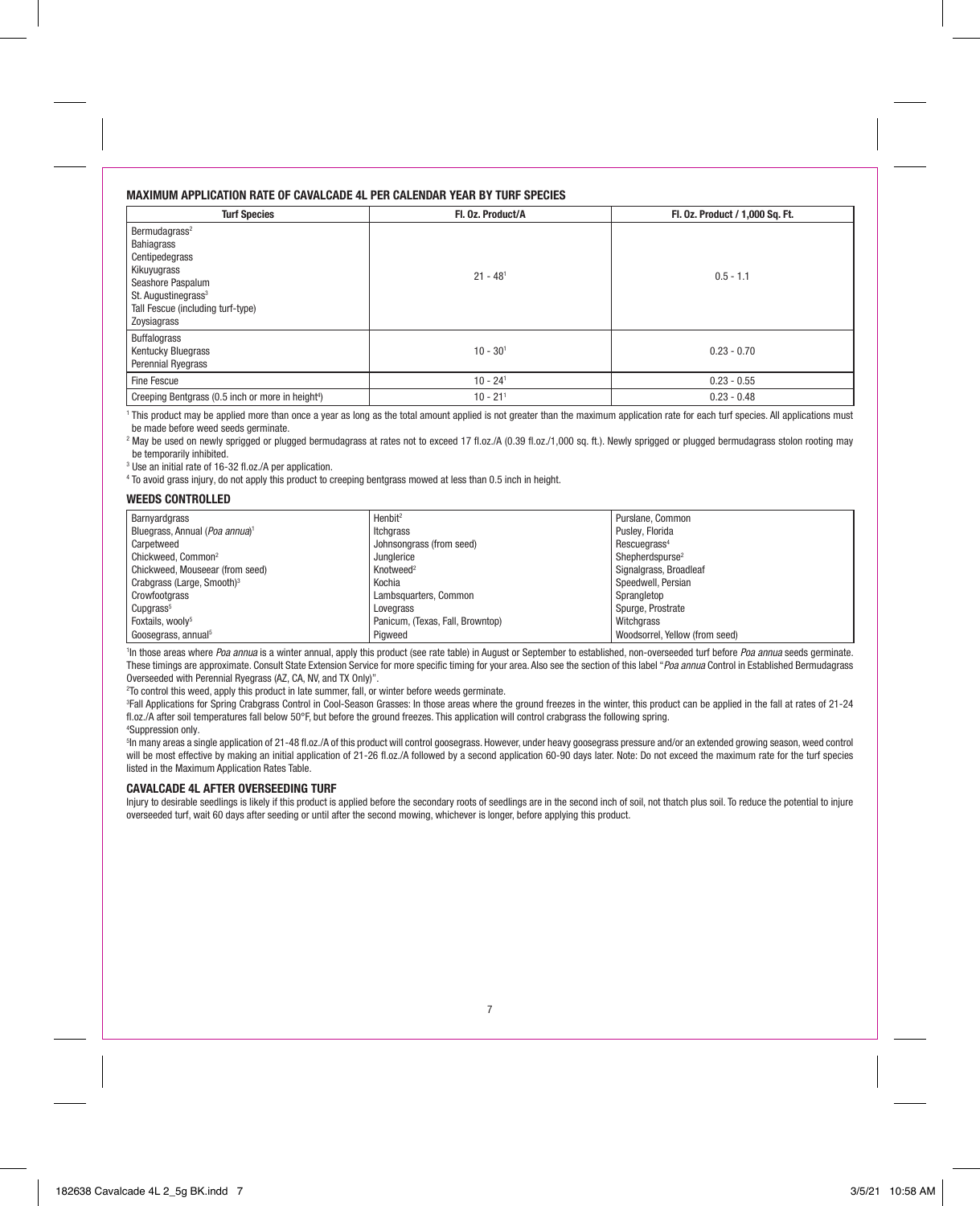#### WHEN TO OVERSEED AFTER APPLICATION – ALL STATES\*

This product will inhibit the development of turfgrass species overseeded too soon after application. Follow rates and intervals in the table below for best overseeding/reseeding results.

\*Note: See exceptions for "Poa annua Control in Established Bermudagrass Overseeded with Perennial Ryegrass" below.

| <b>Amount of CAVALCADE 4L</b> | Interval (Months Before Overseeding)* |                   |       |  |
|-------------------------------|---------------------------------------|-------------------|-------|--|
| Fl. 0z. Product/A             | <b>North</b>                          | <b>Transition</b> | South |  |
|                               |                                       |                   |       |  |
|                               |                                       |                   |       |  |
| 24                            |                                       |                   |       |  |
| 26                            |                                       |                   |       |  |
|                               |                                       |                   |       |  |
| 36                            |                                       |                   |       |  |
| 42                            |                                       |                   | 10    |  |
| 48                            |                                       |                   |       |  |

#### POA ANNUA CONTROL IN ESTABLISHED BERMUDAGRASS OVERSEEDED WITH PERENNIAL RYEGRASS (AZ, CA, NV, AND TX ONLY)

Use on golf courses (excluding golf course putting greens), lawns, and sod nurseries when overseeding with perennial rye grass (Minimum seeding rate of 350 lbs./A).

| <b>Amount to Apply</b>    | <b>When to Apply</b>                                                                                                                                                                                                    | <b>Expected Control</b>                                                                                                    | <b>Use Instructions</b>                                                                                                                                                                                            |
|---------------------------|-------------------------------------------------------------------------------------------------------------------------------------------------------------------------------------------------------------------------|----------------------------------------------------------------------------------------------------------------------------|--------------------------------------------------------------------------------------------------------------------------------------------------------------------------------------------------------------------|
| 12 to 21 fl. oz./ $A^*$   | <b>First Application:</b><br>6 to 8 weeks <b>BEFORE</b> ryegrass<br>overseeding.<br><b>Second Application:</b><br>4 to 8 weeks AFTER overseeding or when<br>perennial ryegrass roots are in the second<br>inch of soil. | <b>First application</b><br>for 70% or greater control for Poa annua.<br><b>Second application</b><br>may enhance control. | Some seedling mortality and temporary<br>reduction in root growth of new seedlings<br>may occur. To reduce the potential for seed-<br>ling mortality, maintain a moist seedbed<br>with light, frequent irrigation. |
| <b>IISE RESTRICTIONS:</b> |                                                                                                                                                                                                                         |                                                                                                                            |                                                                                                                                                                                                                    |

• Make no more than 2 applications per year for this use, and do not exceed a total of 27 fl. oz./A per year.

• Do not make a second application if any injury to the ryegrass is observed after the first application.

• Do not make a second application unless the product was first applied before overseeding.

\*The amount of this product to apply depends on: the length of residual control desired (the higher the application rate, the longer the control). Note: The higher the rate, the greater the potential for seedling mortality.

#### CONTROL OF POA ANNUA IN PERENNIAL RYEGRASS OVERSEEDINGS (AL, LA, GA, MS, NC, SC, AND TN ONLY)

Use on golf courses (excluding golf course putting greens) when overseeding with perennial rye grass only (minimum seeding rate of 350 lbs./A.)

| <b>Amount to Apply</b>   | When to Apply                          | <b>Expected Control</b> | <b>Use Instructions</b>                                                                                                                                                                                            |  |  |  |
|--------------------------|----------------------------------------|-------------------------|--------------------------------------------------------------------------------------------------------------------------------------------------------------------------------------------------------------------|--|--|--|
| 12 to 21 fl. oz./ $A^*$  | 8-10 weeks before ryearass overseeding | 70% or greater          | To maximize seedling establishment, use<br>lower rate and/or the maximum time inter-<br>val before overseeding. To maximize Poa<br>annua control, use higher rate and shorter<br>time interval before overseeding. |  |  |  |
| <b>LICE BRECAUTIONS.</b> |                                        |                         |                                                                                                                                                                                                                    |  |  |  |

#### USE PRECAUTIONS:

• Some seedling mortality and temporary reduction in root growth of new seedlings may occur.

• To reduce the potential for seedling mortality, maintain a moist seedbed with light, frequent irrigation.

#### SPECIFIC USE DIRECTIONS ORNAMENTALS (CONTAINER, FIELD AND LANDSCAPE GROWN, INCLUDING CHRISTMAS TREE FARMS), RIGHTS-OF-WAY, GROUNDS OF UTILITIES, AND UNGRAZED FENCE ROWS

This product is registered for preemergence control of grass and broadleaf weeds in:

- Container, Field Grown, and Landscape Ornamentals;
- Conifer and Hardwood Seedling Nurseries;
- Established Perennial and Wildflower Plantings;
- Non-Crop Areas Including Managed Rights-Of-Way for Transportation Systems And Utilities (Including Roadways, Roadsides, Railways, And Equipment Yards);
- Facilities Including Substations, Tank Farms, Pumping Stations, Parking and Storage Areas, Ungrazed Fence Rows; and
- Christmas Tree Farms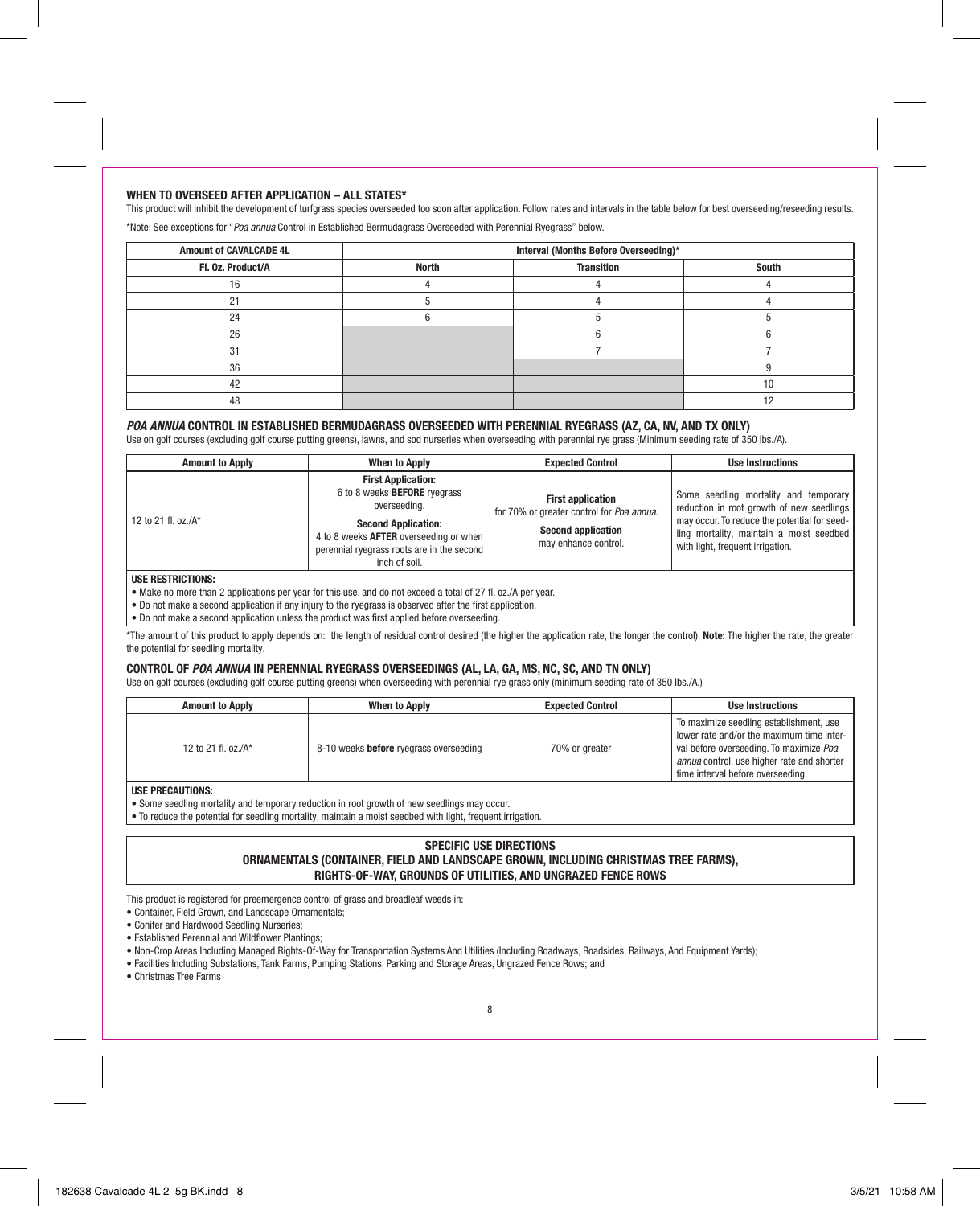#### APPLICATION, TIMING, AND INFORMATION

1. This product will not control emerged weeds.

- 2. May be applied to newly-transplanted and established ornamentals as a broadcast or over-the-top spray.
- 3. Is most effective when applied to soil free of clods, weeds, and debris such as leaves and mulch.
- 4. Is most effective when the product is activated in the soil before weed seeds germinate and within 14 days after application.
- 5. Is activated when the treated area receives at least 0.5 inch of irrigation or rainfall, or shallow (1 to 2 inches) mechanical incorporation.

#### **PRECAUTIONS**

To reduce injury potential:

- 1. Direct application of this product to rapidly growing tissue or buds may injure· desirable plants. In the spring when buds are rapidly growing and expanding, over-the-top application of this product may injure new growth of desirable plants, however, these effects are temporary. To reduce the possibility of injury at this time, wait to apply this product over the top of newly emerged vegetation until it has hardened off, unless your experience indicates that the ornamental plant will not be injured by the over-the-top application.
- 2. After application immediately apply overhead irrigation to the foliage to wash this product from plant surfaces onto soil (watering the foliage of plants before application may improve the washing process).

#### ORNAMENTAL AND CHRISTMAS TREE FARMS

#### APPLICATION RATES

| $21 - 48$ fl.oz./A<br>0.5-1.1 fl.oz./1,000 sq. ft. | In fall or spring before weeds germinate<br>or after weeds are removed. | Use the higher rate for longer control. This product may be applied<br>more than once per year as long as the total amount of product<br>applied does not exceed 48 fl.oz./A per year. |
|----------------------------------------------------|-------------------------------------------------------------------------|----------------------------------------------------------------------------------------------------------------------------------------------------------------------------------------|

\*NOTE: For band application, calculate amount per acre:

| Band width (inches) | broadcast rate |     | amount to apply/acre of field |
|---------------------|----------------|-----|-------------------------------|
| Row width (inches)  |                | $-$ |                               |

#### APPLICATION SITES AND INSTRUCTIONS

| <b>Site</b>                                                        | <b>Application Instructions</b>                                                                                                                                                                                                                                                                                |
|--------------------------------------------------------------------|----------------------------------------------------------------------------------------------------------------------------------------------------------------------------------------------------------------------------------------------------------------------------------------------------------------|
| Newly-Transplanted Container<br>or Field Nurserv Stock             | • Delay application until soil has settled around transplants.<br>• Water transplants thoroughly before application.<br>• Apply after cuttings form roots and are established.<br>• To avoid inhibition of the tissue union, apply before budding/grafting or after buds/grafts have taken.                    |
| Established Container, Field Nursery Stock,<br>or Landscape Plants | • Apply at any time as a broadcast, over-the-top, or directed spray.                                                                                                                                                                                                                                           |
| Landscape (or Ornamental) Plantings                                | • Apply as a broadcast, over-the-top, or as a directed spray.<br>. Delay applications to newly transplanted ornamentals until soil has settled around transplants.                                                                                                                                             |
| Bare Ground Application for Container Placement                    | . Apply to soil (including mulch, gravel, wood chips, or other permeable base) upon which containerized ornamentals are placed.<br>• After this product is applied, perform shallow cultivation or hand weeding only, to avoid disturbing the herbicide barrier.                                               |
| In Shadehouses and Uncovered Polyhouses                            | • After this product is applied, uncovered polyhouses must remain open for at least 7 days and ornamentals must receive 2<br>irrigations totaling at least 0.5 inch of water before covering.                                                                                                                  |
| Ornamental Bulbs and<br><b>Perennial Wildflower Plantings</b>      | . This product may be applied to bulbs or perennial wildflower species listed in the section. Apply before or after bulbs emerge<br>but before bulbs bloom and weeds emerge.<br>• In wildflowers, a post-emergence herbicide labeled for wildflowers may be needed to control weeds that have already emerged. |

#### TANK MIXTURES FOR USE ON CONTAINER, FIELD GROWN AND LANDSCAPE ORNAMENTALS

It is the pesticide user's responsibility to ensure that all products are registered for the intended use. Read and follow the applicable restrictions and limitations and directions for use on all product labels involved in tank mixing. Users must follow the most restrictive directions for use and precautionary statements of each product in the tank mixture.

This product may be tank mixed with other registered herbicides listed on this label to provide a broader spectrum of weed control or to control emerged weeds. Tank mixes with this product are for use only in states where the tank-mix partner(s), application site and intended use pattern are registered.

Follow the label directions of the tank-mix partner(s) for application rates, timing, weeds controlled, tolerant ornamentals, and specific use precautions and/or restrictions.

Before combining a tank-mix partner in the spray tank, test for compatibility as described on this label.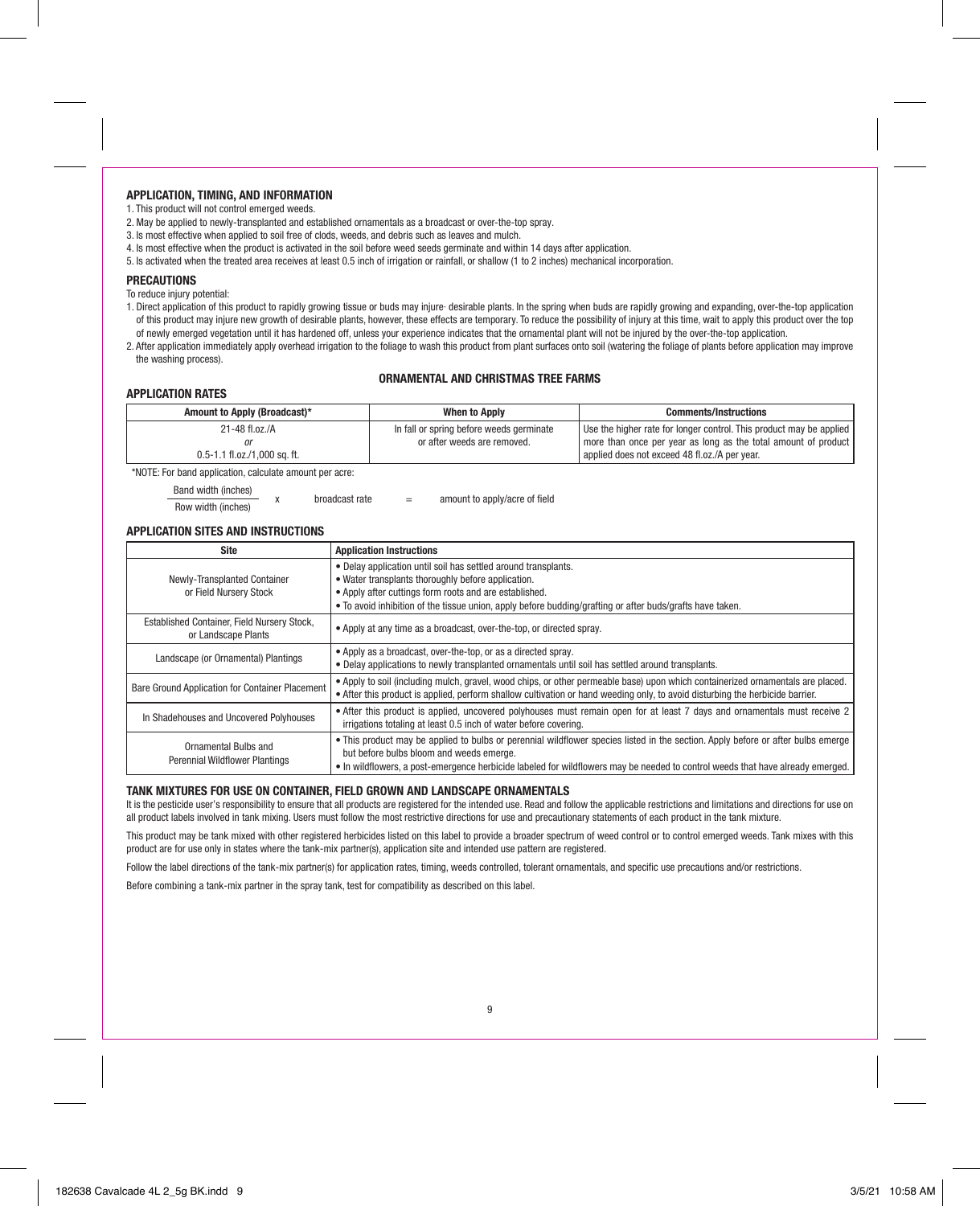#### TANK-MIX PARTNERS FOR CAVALCADE 4L ON ORNAMENTALS

| <b>Active Ingredient</b>              | <b>Precautions/Instructions</b>                                                                                                                                                                                                                                                                                                                                            |
|---------------------------------------|----------------------------------------------------------------------------------------------------------------------------------------------------------------------------------------------------------------------------------------------------------------------------------------------------------------------------------------------------------------------------|
| Oxyfluorfen<br>(use on conifers only) | Mix with oxyfluorfen with this product for post-emergence control of certain broadleaf weeds including malva and filaree.                                                                                                                                                                                                                                                  |
| Isoxaben, Simazine, S-metolachlor     | See product labels for weed spectrum and tolerant ornamentals.                                                                                                                                                                                                                                                                                                             |
|                                       | These nonselective tank mix herbicides control many emerged annual broadleaves and grasses.                                                                                                                                                                                                                                                                                |
| Glyphosate, Glufosinate               | Take extreme care to prevent tank mixtures with these partner products from contacting the foliage and stems of turfgrass, trees,<br>shrubs, or other desirable vegetation because desirable vegetation may be severely injured or killed. Apply these tank mixtures as a<br>directed spray and use a shield to prevent spray from contacting foliage of desirable plants. |
|                                       | Following instructions on the tank mix partner's label, delay irrigation of the treated area to allow time for the herbicide to be absorbed<br>by weed foliage.                                                                                                                                                                                                            |

#### TOLERANT ORNAMENTAL SPECIES

This product will not harm most trees, shrubs, vines and flowers.

The species listed in the TOLERANT ORNAMENTAL SPECIES - ALL STATES table below are tolerant to prodiamine.

This product may be applied, except in CA, to the species listed in the table entitled TOLERANT ORNAMENTAL SPECIES/VARIETIES - ALL STATES EXCEPT CA.

This product may be applied over the top of the listed species. The species that are not tolerant to prodiamine when grown in containers are indicated.

When plants are under stress (such as heat, drought, or frost damage), some cultivars of listed plants may be sensitive to this product.

#### TOLERANT ORNAMENTAL SPECIES - ALL STATES

| <b>Scientific Name</b>      | <b>Common Name</b>                          |  |  |  |  |  |  |  |
|-----------------------------|---------------------------------------------|--|--|--|--|--|--|--|
| Abies spp.**                | Fir species** (Balsam, Fraser, Noble, etc.) |  |  |  |  |  |  |  |
| Acer palmatum               | Japanese Maple                              |  |  |  |  |  |  |  |
| Acer platanoides            | Norway Maple                                |  |  |  |  |  |  |  |
| Actinidia chinensis*        | Kiwi*                                       |  |  |  |  |  |  |  |
| Agapanthus africanus        | Lily-of-the-Nile (African Lily)             |  |  |  |  |  |  |  |
| Arctostaphylos densiflora   | Vine Hill Manzanita                         |  |  |  |  |  |  |  |
| Arctotheca calendula        | Cape Weed                                   |  |  |  |  |  |  |  |
| Aucuba japonica             | Japanese Aucuba                             |  |  |  |  |  |  |  |
| Berberis gladwynensis       | Barberry                                    |  |  |  |  |  |  |  |
| Berberis julianae           | Wintergreen Barberry                        |  |  |  |  |  |  |  |
| <b>Berberis mentorensis</b> | <b>Mentor Barberry</b>                      |  |  |  |  |  |  |  |
| Berberis thunbergii         | Japanese Barberry                           |  |  |  |  |  |  |  |
| Berberis verruculosa        | <b>Warty Barberry</b>                       |  |  |  |  |  |  |  |
| <b>Buxus microphylla</b>    | Japanese Boxwood                            |  |  |  |  |  |  |  |
| Callistemon viminalis       | Weeping Bottlebrush                         |  |  |  |  |  |  |  |
| Calluna vulgaris            | <b>Scotch Heather</b>                       |  |  |  |  |  |  |  |
| Carpobrotus edulis          | Hottentot Fig (Ice Plant)                   |  |  |  |  |  |  |  |
| Cassia artemisioides        | <b>Feathery Cassia</b>                      |  |  |  |  |  |  |  |
| Ceanothus rigidus           | Wild Lilac                                  |  |  |  |  |  |  |  |
| Chamaecyparis pisifera      | <b>False Cypress</b>                        |  |  |  |  |  |  |  |
| Cleyera japonica            | Cleyera                                     |  |  |  |  |  |  |  |
| Citrus spp.*                | Citrus species*                             |  |  |  |  |  |  |  |
| Cornus florida              | <b>Flowering Dogwood</b>                    |  |  |  |  |  |  |  |
| Cornus stolonifera          | American Dogwood                            |  |  |  |  |  |  |  |
| Cortaderia selloana         | Pampas Grass                                |  |  |  |  |  |  |  |
| Cotoneaster apiculatus      | <b>Cranberry Cotoneaster</b>                |  |  |  |  |  |  |  |
| Cotoneaster buxifolius      | Cotoneaster                                 |  |  |  |  |  |  |  |
| Cotoneaster dammeri         | <b>Bearberry Cotoneaster</b>                |  |  |  |  |  |  |  |
| Cotoneaster microphyllus    | Rockspray Cotoneaster                       |  |  |  |  |  |  |  |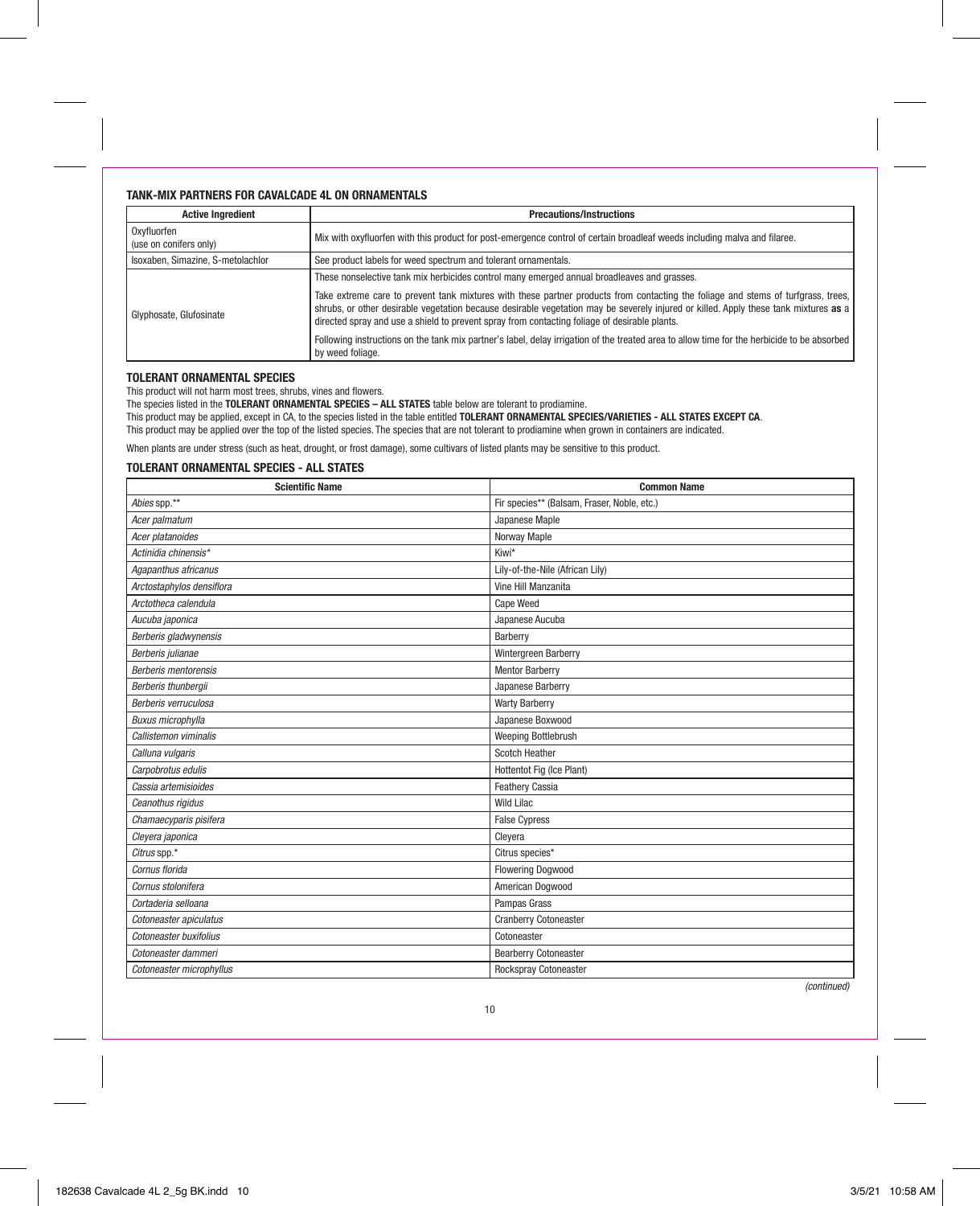## TOLERANT ORNAMENTAL SPECIES - ALL STATES (cont.)

| <b>Scientific Name</b>        | <b>Common Name</b>                         |  |  |  |  |  |  |  |
|-------------------------------|--------------------------------------------|--|--|--|--|--|--|--|
| Crataegus spp.                | Hawthorne                                  |  |  |  |  |  |  |  |
| <b>Cupressus sempervirens</b> | <b>Italian Cypress</b>                     |  |  |  |  |  |  |  |
| Delosperma alba               | White Trailing Ice Plant                   |  |  |  |  |  |  |  |
| Dodonaea viscosa              | Hop Bush                                   |  |  |  |  |  |  |  |
| Elaeagnus pungens             | Silverberry                                |  |  |  |  |  |  |  |
| Euonymus fortunei             | Wintercreeper                              |  |  |  |  |  |  |  |
| Euonymus japonica             | Japanese Spindle Tree (Evergreen Euonymus) |  |  |  |  |  |  |  |
| Euonymus kiautschovica        | <b>Spreading Euonymus</b>                  |  |  |  |  |  |  |  |
| Fatsia japonica               | Japanese Aralia                            |  |  |  |  |  |  |  |
| Forsythia intermedia          | <b>Border Forsythia</b>                    |  |  |  |  |  |  |  |
| Forsythia viridissima         | Greenstem Forsythia                        |  |  |  |  |  |  |  |
| Gardenia jasminoides          | Gardenia, Cape-Jasmine                     |  |  |  |  |  |  |  |
| Gladiolus spp.**              | Gladiolus species**                        |  |  |  |  |  |  |  |
| Hedera helix                  | English Ivy                                |  |  |  |  |  |  |  |
| Hibiscus**                    | Rose of Sharon**                           |  |  |  |  |  |  |  |
| Hibiscus Rosa-sinensis**      | Chinese Hibiscus**                         |  |  |  |  |  |  |  |
| llex cornuta**                | Chinese Holly**                            |  |  |  |  |  |  |  |
| llex crenata                  | Japanese Holly                             |  |  |  |  |  |  |  |
| llex opaca                    | American Holly                             |  |  |  |  |  |  |  |
| llex pernyi                   | Holly                                      |  |  |  |  |  |  |  |
| llex vomitoria                | Yaupon Holly                               |  |  |  |  |  |  |  |
| Iris spp.**                   | Iris species**                             |  |  |  |  |  |  |  |
| Jasminum nudiflorum           | Winter Jasmine                             |  |  |  |  |  |  |  |
| Juniperus chinensis           | Chinese Juniper                            |  |  |  |  |  |  |  |
| Juniperus conferta            | Shore Juniper                              |  |  |  |  |  |  |  |
| Juniperus horizontalis        | Creeping Juniper                           |  |  |  |  |  |  |  |
| Juglans spp.*                 | Walnut*                                    |  |  |  |  |  |  |  |
| Justicia brandegeana          | <b>Shrimp Plant</b>                        |  |  |  |  |  |  |  |
| Lagerstroemia indica          | <b>Crape Myrtle</b>                        |  |  |  |  |  |  |  |
| Ligustrum amurense            | Amur Privet                                |  |  |  |  |  |  |  |
| Ligustrum japonicum           | Japanese Privet                            |  |  |  |  |  |  |  |
| Ligustrum lucidum             | Glossy Privet (wax-leaf)                   |  |  |  |  |  |  |  |
| Liriope muscari               | <b>Big Blue Lilyturf</b>                   |  |  |  |  |  |  |  |
| Lonicera japonica             | Japanese Honeysuckle                       |  |  |  |  |  |  |  |
| Lonicera tatarica             | Tatarian Honeysuckle                       |  |  |  |  |  |  |  |
| Magnolia spp.**               | Magnolia species**                         |  |  |  |  |  |  |  |
| Malephora luteola             | Ice Plant                                  |  |  |  |  |  |  |  |
| Malus spp.*                   | Crabapple*                                 |  |  |  |  |  |  |  |
| Nandina domestica             | <b>Heavenly Bamboo</b>                     |  |  |  |  |  |  |  |
| Narcissus spp.**              | Narcissus species**                        |  |  |  |  |  |  |  |
| Nerium spp.                   | Oleander                                   |  |  |  |  |  |  |  |
| Olea europaea*                | $Olive*$                                   |  |  |  |  |  |  |  |
| Ophiopogon japonicus**        | Mondo Grass**                              |  |  |  |  |  |  |  |
| Osteospermum fruticosum       | <b>Trailing African Daisy</b>              |  |  |  |  |  |  |  |
| Oxydendrum arboreum           | Sourwood                                   |  |  |  |  |  |  |  |
| Persea americana*             | Avocado*                                   |  |  |  |  |  |  |  |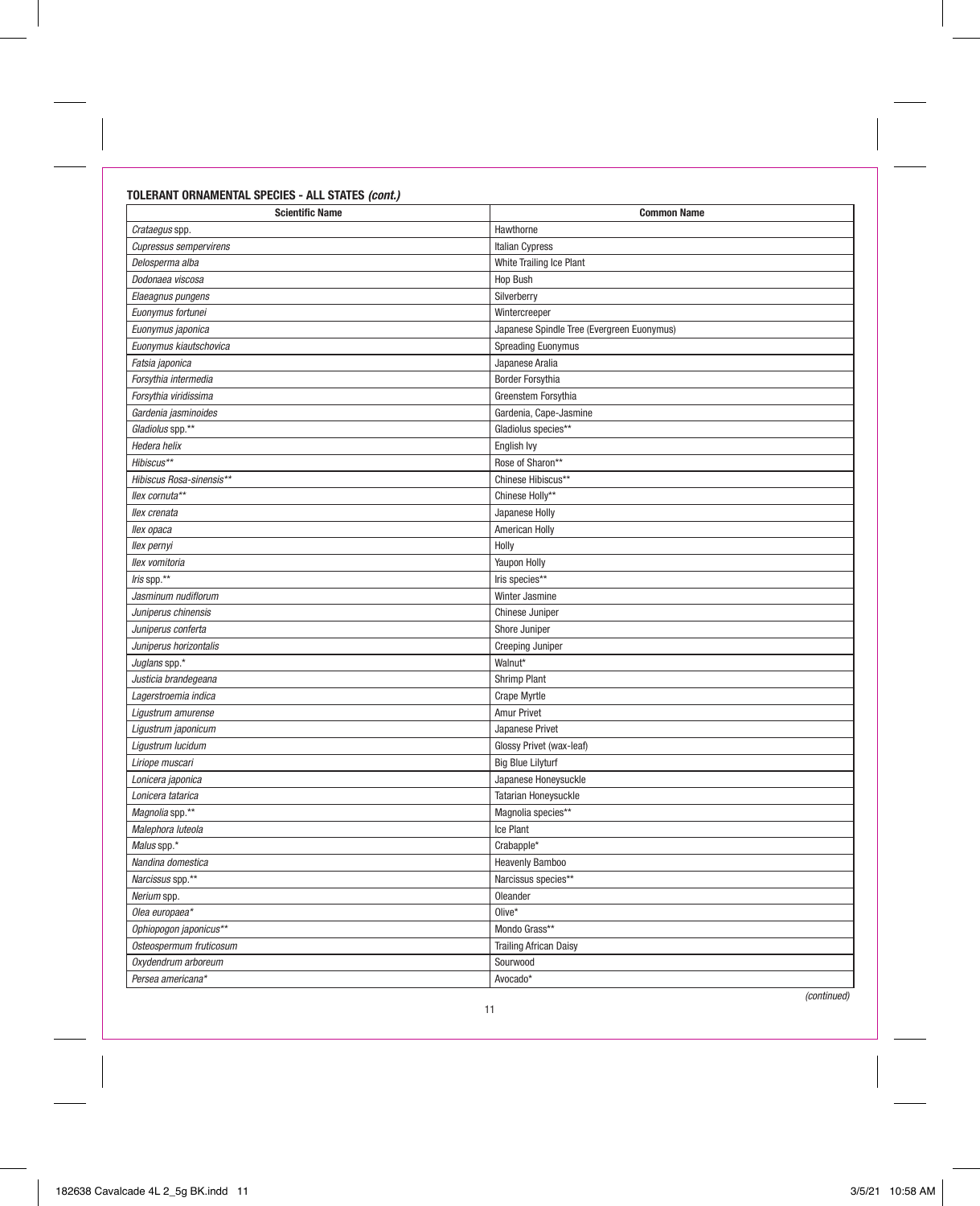TOLERANT ORNAMENTAL SPECIES - ALL STATES (cont.)

| <b>Scientific Name</b>          | <b>Common Name</b>                                            |
|---------------------------------|---------------------------------------------------------------|
| Photinia fraseri                | Frasier's Photinia (Redtip)                                   |
| Picea spp.**                    | Spruce species** (Colorado Blue, Norway, etc.)                |
| Pieris japonica                 | Lily-of-the-Valley Shrub                                      |
| Pinus brutia                    | <b>Calabrian Pine</b>                                         |
| Pinus canariensis               | Canary Island Pine                                            |
| Pinus elliottii                 | Slash Pine                                                    |
| Pinus halepensis                | Aleppo Pine                                                   |
| Pinus nigra                     | Austrian Black Pine                                           |
| Pinus palustris                 | <b>Longleaf Pine</b>                                          |
| Pinus radiata                   | <b>Monterey Pine</b>                                          |
| Pinus strobus                   | Eastern White Pine                                            |
| Pinus sylvestris                | <b>Scotch Pine</b>                                            |
| Pinus taeda                     | <b>Loblolly Pine</b>                                          |
| Pinus thunbergiana              | Japanese Black Pine                                           |
| Pinus virginiana                | Virginia Pine                                                 |
| Pistacia spp.*                  | Pistachio*                                                    |
| Pittosporum rhombifolium        | Queensland Pittosporum                                        |
| Pittosporum tobira              | Japanese Pittosporum                                          |
| Podocarpus macrophyllus         | Japanese Yew                                                  |
| Prunus laurocerasus             | <b>English Laurel</b>                                         |
| Prunus spp.*                    | Almond, Apricot, Nectarine, Peach, Plum, and Prune*           |
| Pseudotsuga menziesii***        | Douglas Fir***                                                |
| Pyracantha coccinea             | Firethorn, Scarlet                                            |
| Pyracantha fortuneana           | Firethorn                                                     |
| Pyracantha koidzumii            | Firethorn                                                     |
| Pyrus spp.                      | Bradford Pear spp.                                            |
| Quercus rubra                   | Oak species                                                   |
| Rhaphiolepis indica             | Indian Hawthorne                                              |
| Rhododendron (including Azalea) | 'Coral Bells' 'Formosa' 'Hino-crimson' 'PJM' 'Roseum Elegans' |
| Rosa banksiae                   | Lady Bank's Rose                                              |
| Rosmarinus officinalis*         | Rosemary*                                                     |
| Rumohra adiantiformis           | Leatherleaf Fern                                              |
| Santolina virens                | <b>Lavender Cotton</b>                                        |
| Sedum album                     | Stonecrop                                                     |
| Syzygium paniculatum            | Japanese Boxcherry                                            |
| Taxus cuspidata                 | Japanese Yew                                                  |
| Taxus media                     | Yew                                                           |
| Trachelospermum asiaticum       | Star Jasmine                                                  |
| Tsuga canadensis                | Canada Hemlock                                                |
| Tulipa spp.                     | Tulip species                                                 |
| Viburnum japonicum              | Japanese Viburnum                                             |
| Viburnum odoratissimum          | <b>Sweet Viburnum</b>                                         |
| Viburnum plicatum               | Japanese Snowball                                             |
| Viburnum rigidum                | Canary Island Viburnum                                        |
| <b>Viburnum tinus</b>           | Laurustinus                                                   |
| Viburnum trilobum               | Cranberry Bush*                                               |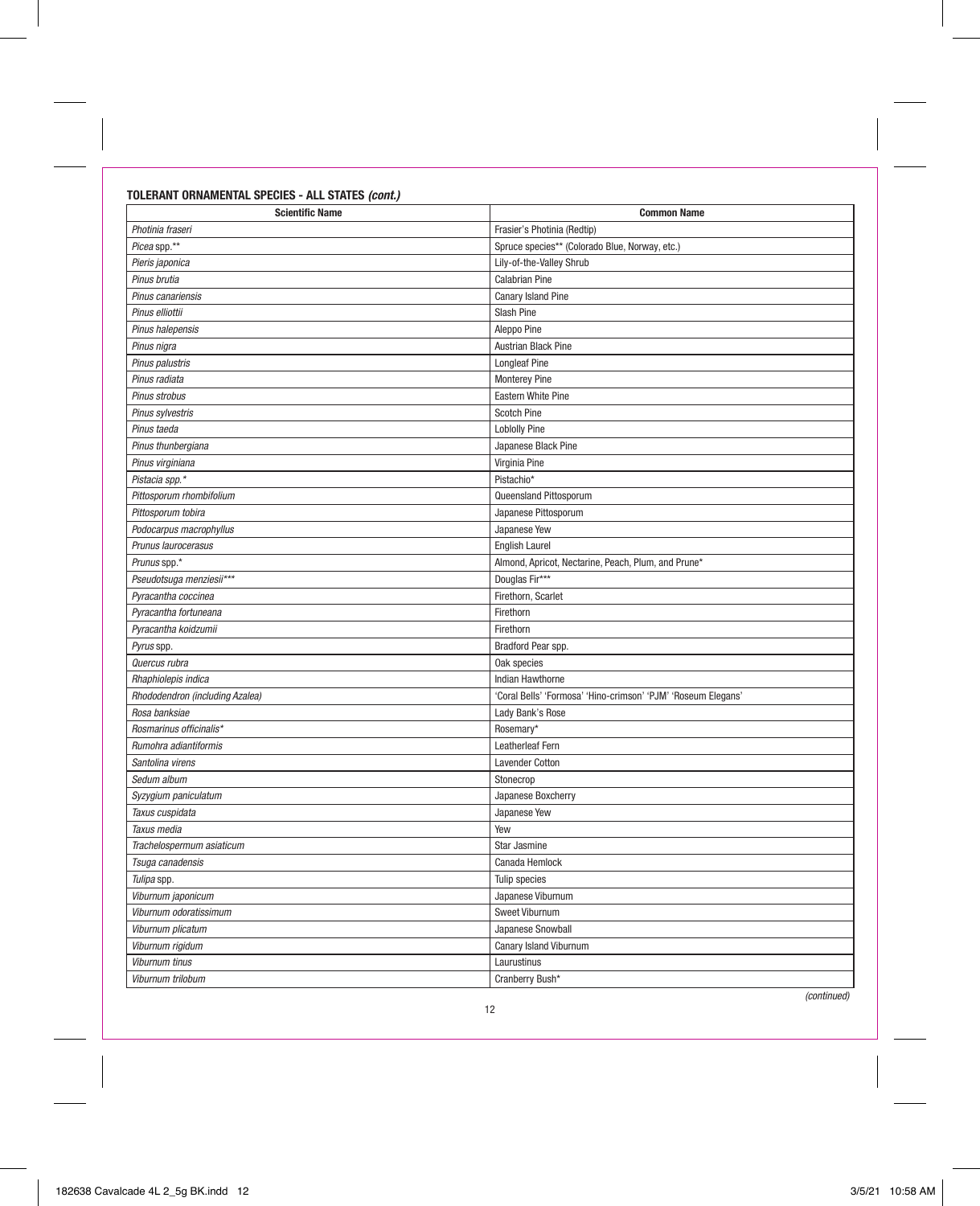### TOLERANT ORNAMENTAL SPECIES - ALL STATES (cont.)

| <b>Scientific Name</b> | <b>Common Name</b>      |
|------------------------|-------------------------|
| Viburnum wrightii      | Leatherleaf Viburnum    |
| Vinca major            | Vinca                   |
| Vinca minor            | <b>Dwarf Periwinkle</b> |
| Vitis spp.*            | Grape*                  |
| Weigela florida        | Old Fashioned Weigela   |
| Yucca aloifolia        | Spanish Bayonet         |
| Yucca filamentosa      | Yucca, Adam's Needle    |

\*Do not use on food producing trees, vines, or plants.

\*\*Not for use on container grown plants. \*\*\*Use on landscape ornamentals only.

## TOLERANT ORNAMENTAL SPECIES/VARIETIES - ALL STATES EXCEPT CA

| <b>Scientific Name</b>      | <b>Common Name</b>                                 |  |  |  |  |  |  |  |
|-----------------------------|----------------------------------------------------|--|--|--|--|--|--|--|
| Abelia grandiflora          | Abelia, Sherwood                                   |  |  |  |  |  |  |  |
| Achillea spp.               | Yarrow, King Edward                                |  |  |  |  |  |  |  |
| Agapanthus orientalis       | Agapanthus                                         |  |  |  |  |  |  |  |
| Akebia quintata             | Five-Leaf or Chocolate Vine                        |  |  |  |  |  |  |  |
| Allium cernuum              | Lady's Leek, Nodding Onion                         |  |  |  |  |  |  |  |
| Anemone hybrida             | Japanese Anemone                                   |  |  |  |  |  |  |  |
| Aquilegia spp.              | Aquilegia, Red and Gold                            |  |  |  |  |  |  |  |
| Artemisia spp.              | Wormwood, Silver Mound and Castle                  |  |  |  |  |  |  |  |
| Aster spp.                  | Aster, Bonny Blue, Purple Dome                     |  |  |  |  |  |  |  |
| Aster X frikartii           |                                                    |  |  |  |  |  |  |  |
| Athyrium filix-femina       | Lady Fern                                          |  |  |  |  |  |  |  |
| Begonia spp.                | Fibrous Begonia, Begonia Grandis                   |  |  |  |  |  |  |  |
| Bergenia cordifolia         | <b>Heartleaf Bergenia</b>                          |  |  |  |  |  |  |  |
| Boltonia asteroides         | Snowbank                                           |  |  |  |  |  |  |  |
| Bougainvillea spp.          | Bougainvillea                                      |  |  |  |  |  |  |  |
| Buddleia davidii            | Butterfly Bush (Dwarf Blue); Royal Red             |  |  |  |  |  |  |  |
| Callistemon citrinus        | Crimson Bottlebrush                                |  |  |  |  |  |  |  |
| Campanula carpatica         | <b>Tussock Bellflower (White Clips)</b>            |  |  |  |  |  |  |  |
| Campsis X tagliabuana       | Trumpet Creeper, Trumpet Flower; Madam Galen       |  |  |  |  |  |  |  |
| Ceratostigma plumbaginoides |                                                    |  |  |  |  |  |  |  |
| Chrysanthemum nipponicum    | Nippon Daisy                                       |  |  |  |  |  |  |  |
| Coreopsis spp.              | Coreopsis (Calliopsis), Early Sunrise and Moonbeam |  |  |  |  |  |  |  |
| Crocosmia spp.              | Lucifer                                            |  |  |  |  |  |  |  |
| Delosperma spp.             | Cooperi Pink                                       |  |  |  |  |  |  |  |
| Delphinium spp.             | Larkspur; Blue Elf                                 |  |  |  |  |  |  |  |
| Dianthus deltoides          | Dianthus; Maiden Pinks 'Zing'                      |  |  |  |  |  |  |  |
| Dianthus gratianopolitanus  | <b>Cheddar Pink</b>                                |  |  |  |  |  |  |  |
| Echinacea purpurea          | Coneflower, Purple; Magnus                         |  |  |  |  |  |  |  |
| Forsythia suspensa          | Weeping Forsythia                                  |  |  |  |  |  |  |  |
| Gaillardia spp.             | <b>Blanket Flower: 'Goblin'</b>                    |  |  |  |  |  |  |  |
| Gaura spp.                  | Bee blossom                                        |  |  |  |  |  |  |  |
| Gentiania dahurica          | Dahurian Gentian                                   |  |  |  |  |  |  |  |
| Geranium cinereum           | Cranesbill                                         |  |  |  |  |  |  |  |
| Gypsophila repens           | Baby's Breath                                      |  |  |  |  |  |  |  |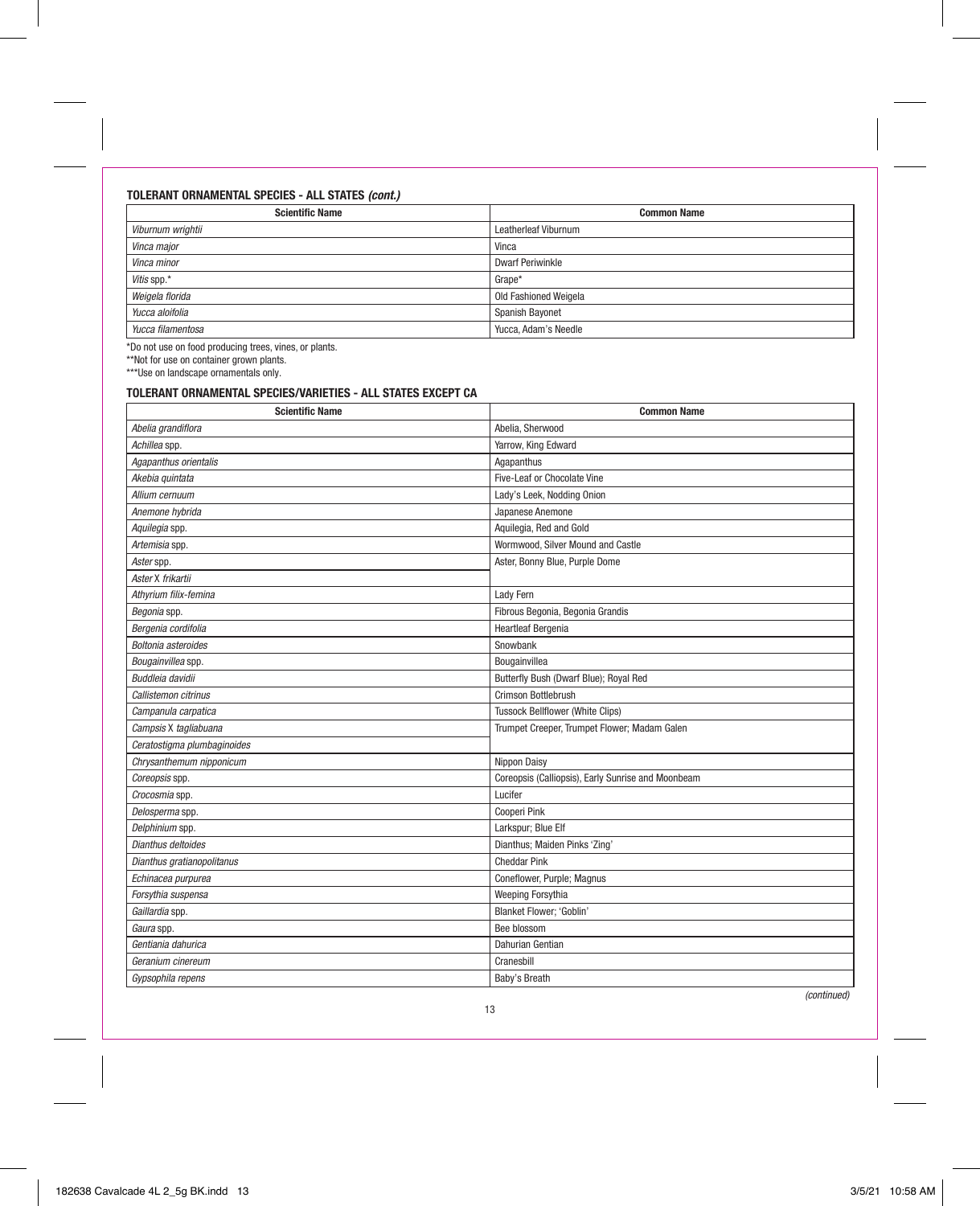## TOLERANT ORNAMENTAL SPECIES/VARIETIES - ALL STATES EXCEPT CA (cont.)

| <b>Scientific Name</b>                         | <b>Common Name</b>                                                                                       |  |  |  |  |  |  |  |  |
|------------------------------------------------|----------------------------------------------------------------------------------------------------------|--|--|--|--|--|--|--|--|
| Helianthemum spp.                              | Sunrose                                                                                                  |  |  |  |  |  |  |  |  |
| Hemerocallis spp.                              | Daylily; Aztec Gold, Stella De Oro, Tender Love                                                          |  |  |  |  |  |  |  |  |
| Heucherella spp.                               | Coral Bell; Bridget Bloom                                                                                |  |  |  |  |  |  |  |  |
| Hibiscus spp.                                  | Mallow; Disco Bell White                                                                                 |  |  |  |  |  |  |  |  |
| Hosta plantaginea                              | Hosta, Plantain Lily (Fragrant)                                                                          |  |  |  |  |  |  |  |  |
| Hosta sieboldiana                              | Hosta, 'Seersucker'                                                                                      |  |  |  |  |  |  |  |  |
| Houttuynia cordata var. variegata              |                                                                                                          |  |  |  |  |  |  |  |  |
| Hydrangea macrophylla                          | <b>Bigleaf Hydrangea</b>                                                                                 |  |  |  |  |  |  |  |  |
| Inula ensifolia                                | Swordleaf, inula                                                                                         |  |  |  |  |  |  |  |  |
| Iris ensata                                    | Sword-Leaved Iris; Jodlesong                                                                             |  |  |  |  |  |  |  |  |
| Iris siberica                                  | Siberian Iris; Cabernet                                                                                  |  |  |  |  |  |  |  |  |
| Juniperus davurica                             | Parsoni                                                                                                  |  |  |  |  |  |  |  |  |
| Lagerstromia indica x fauriei                  | Crape Myrtle; Tuscarora                                                                                  |  |  |  |  |  |  |  |  |
| Lantana montevidensis                          | Weeping Lantana                                                                                          |  |  |  |  |  |  |  |  |
| Lavender spp.                                  | Lavender; Munstead                                                                                       |  |  |  |  |  |  |  |  |
| Leontopodium alpinum Ligustrum sinense         | Edelweiss Chinese Privet; Variegated                                                                     |  |  |  |  |  |  |  |  |
| Lilium spp.                                    | Lily; Jazz                                                                                               |  |  |  |  |  |  |  |  |
| Liriope muscari var. variegata                 | Liriope, Variegated                                                                                      |  |  |  |  |  |  |  |  |
| Liriope spicata                                | Liriope, Creeping                                                                                        |  |  |  |  |  |  |  |  |
| Lobelia cardinalis                             | Cardinal Flower, Indian Pink                                                                             |  |  |  |  |  |  |  |  |
| Loropetalum chinense                           | Burgundy                                                                                                 |  |  |  |  |  |  |  |  |
| Lythrum spp.                                   | Loosestrife; Modern Pink                                                                                 |  |  |  |  |  |  |  |  |
| Miscanthus sinensis**                          | Yaku Jima**, Silberfeder**                                                                               |  |  |  |  |  |  |  |  |
| Oenothera missourensis                         | <b>Evening Primrose</b>                                                                                  |  |  |  |  |  |  |  |  |
| Osmanthus heterophyllus                        | Osmanthus (False Holly); Gulf Tide                                                                       |  |  |  |  |  |  |  |  |
| Paeonia suffruticosa                           | <b>Tree Peony</b>                                                                                        |  |  |  |  |  |  |  |  |
| Pennisetum setaceum** Perovskia atriplicifolia | Fountaingrass (Dwarf)**                                                                                  |  |  |  |  |  |  |  |  |
| Physostegia virginiana                         | Dragonhead, False; Vivid                                                                                 |  |  |  |  |  |  |  |  |
| Quercus shumardii                              | Oak; Shumard's Red                                                                                       |  |  |  |  |  |  |  |  |
| Raphiolepis umbellata                          | Yedda Hawthorne                                                                                          |  |  |  |  |  |  |  |  |
| Rhododendron (including Azalea)                | 'Delaware Valley White' 'Flame Creeper' 'Girard Crimson' 'George L. Tabor' 'Wakeiebisu'<br>'White Gumpo' |  |  |  |  |  |  |  |  |
| Rudbeckia spp.                                 | Black-Eyed Susan; Goldstrum                                                                              |  |  |  |  |  |  |  |  |
| Saxifraga spp.                                 | Saxifrage; Purple Dome                                                                                   |  |  |  |  |  |  |  |  |
| Scabiosa spp.                                  | <b>Pincushion Flower</b>                                                                                 |  |  |  |  |  |  |  |  |
| Sedum cauticola                                | Stonecrop; Lidakense                                                                                     |  |  |  |  |  |  |  |  |
| Sedum dasyphyllum                              | Stonecrop                                                                                                |  |  |  |  |  |  |  |  |
| Sedum spurium                                  | Stonecrop; Dragon's Blood                                                                                |  |  |  |  |  |  |  |  |
| Spiraea bumalda                                | Spirea; Anthony Waterer                                                                                  |  |  |  |  |  |  |  |  |
| Syzygium paniculatum                           | Australian Brushcherry                                                                                   |  |  |  |  |  |  |  |  |
| Teucrium spp.                                  | Germander                                                                                                |  |  |  |  |  |  |  |  |
| Thalictrum dipterocarpum                       | <b>Meadow Rue</b>                                                                                        |  |  |  |  |  |  |  |  |
| Veronica spp.                                  | Veronica, Speedwell; Sunny Border                                                                        |  |  |  |  |  |  |  |  |
| Viburnum suspensum                             | Arrowwood Viburnum                                                                                       |  |  |  |  |  |  |  |  |
|                                                |                                                                                                          |  |  |  |  |  |  |  |  |

\*\*Not for use on container grown plants.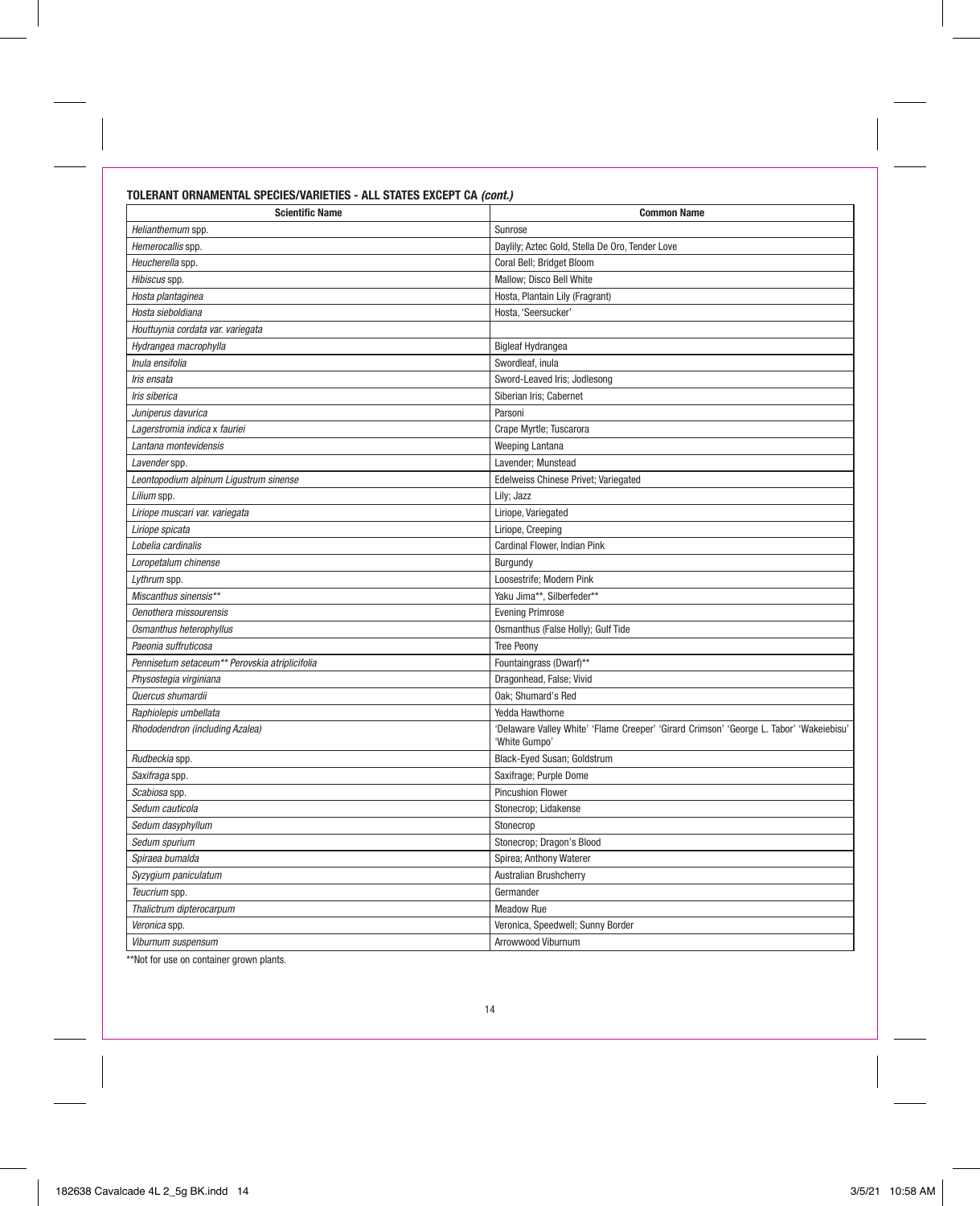#### NEW PLANTINGS, REPLANTING AND ROTATIONAL PLANTINGS

Nursery, landscape, or non-cropped land areas treated with this product should be rotated only to ornamental species listed on this label for 1 year following application unless the following test has shown species safety:

Before planting a species not listed on this label, it is recommended that several test strips of an indicator plant such as wheat, sorghum or corn be sown into the treated area. If the indicator plants germinate and grow normally to a height of 12 inches with normal root development, it is safe to plant.

In areas disturbed by new plantings or replanting of labeled species, it may be necessary to retreat exposed soil to maintain satisfactory weed control, but do not apply more than 48 fl.oz /A per year.

## STORAGE AND DISPOSAL

Do not contaminate water, food, or feed by storage or disposal.

#### Pesticide Storage

Keep container tightly closed when not in use. Do not store near seeds, fertilizers, or foodstuffs. Keep away from heat and flame.

#### Pesticide Disposal

Open dumping is prohibited. Waste resulting from the use of this product must be disposed of on site or at an approved waste disposal facility. Rinse spray equipment. Pesticide wastes are acutely hazardous. Improper disposal of excess pesticide, spray mixture, or rinsate is a violation of Federal law. If these wastes cannot be disposed of as described above, contact your State Pesticide or Environmental Control Agency, or the Hazardous Waste Representative at the nearest EPA Regional Office for guidance.

#### Container Handling

Non-refillable container. Do not reuse or refill this container. Offer for recycling if available. Triple rinse container (or equivalent) promptly after emptying.

Triple rinse as follows: Empty the remaining contents into application equipment or a mix tank. Drain for 10 seconds after the flow begins to drip. Fill the container 1/4 full with water and recap. Shake for 10 seconds. Pour rinsate into application equipment or a mix tank or store rinsate for later use and disposal. Drain for 10 seconds after the flow begins to drip. Repeat this procedure two more times. Offer for recycling, if available, or puncture and dispose of in a sanitary landfill, or by incineration.

#### DO NOT USE CONTAINERS FOR THE STORAGE OF FOOD, FEED, OR DRINKING WATER!

### WARRANTY AND LIMITATION OF DAMAGES

CONDITIONS OF SALE: To the extent consistent with applicable law, Sipcam Agro USA, Inc. warrants that this product conforms to the chemical description on the label and is reasonably fit for the purposes stated on the label when used in accordance with the directions under normal conditions of use. This warranty does not extend to the use of this product contrary to label instructions, or under abnormal use conditions, or under conditions not reasonably foreseeable to Sipcam Agro USA, Inc. TO THE EXTENT CONSISTENT WITH APPLICABLE LAW. SIPCAM AGRO USA, INC. DISCLAIMS ALL OTHER WARRANTIES, EXPRESS OR IMPLIED, INCLUDING ANY WARRANTY OF FITNESS OR MERCHANTABILITY. TO THE EXTENT CONSISTENT WITH APPLICABLE LAW, SIPCAM AGRO USA, INC. SHALL NOT BE LIABLE FOR CONSEQUENTIAL, SPECIAL, OR INDIRECT DAMAGES RESULTING FROM THE USE OR HANDLING OF THIS PRODUCT, AND SIPCAM AGRO USA, INC.'S SOLE LIABILITY AND BUYER'S AND USER'S EXCLUSIVE REMEDY SHALL BE LIMITED TO THE REFUND OF THE PURCHASE PRICE. BUYER AND USER ACKNOWLEDGE AND ASSUME ALL RISKS AND LIABILITY RESULTING FROM HANDLING, STORAGE AND USE OF THIS PRODUCT. SIPCAM AGRO USA, INC. DOES NOT AUTHORIZE ANY AGENT OR REPRESENTATIVE TO MAKE ANY OTHER WARRANTY, GUARANTEE OR REPRESENTATION CONCERNING THIS PRODUCT.